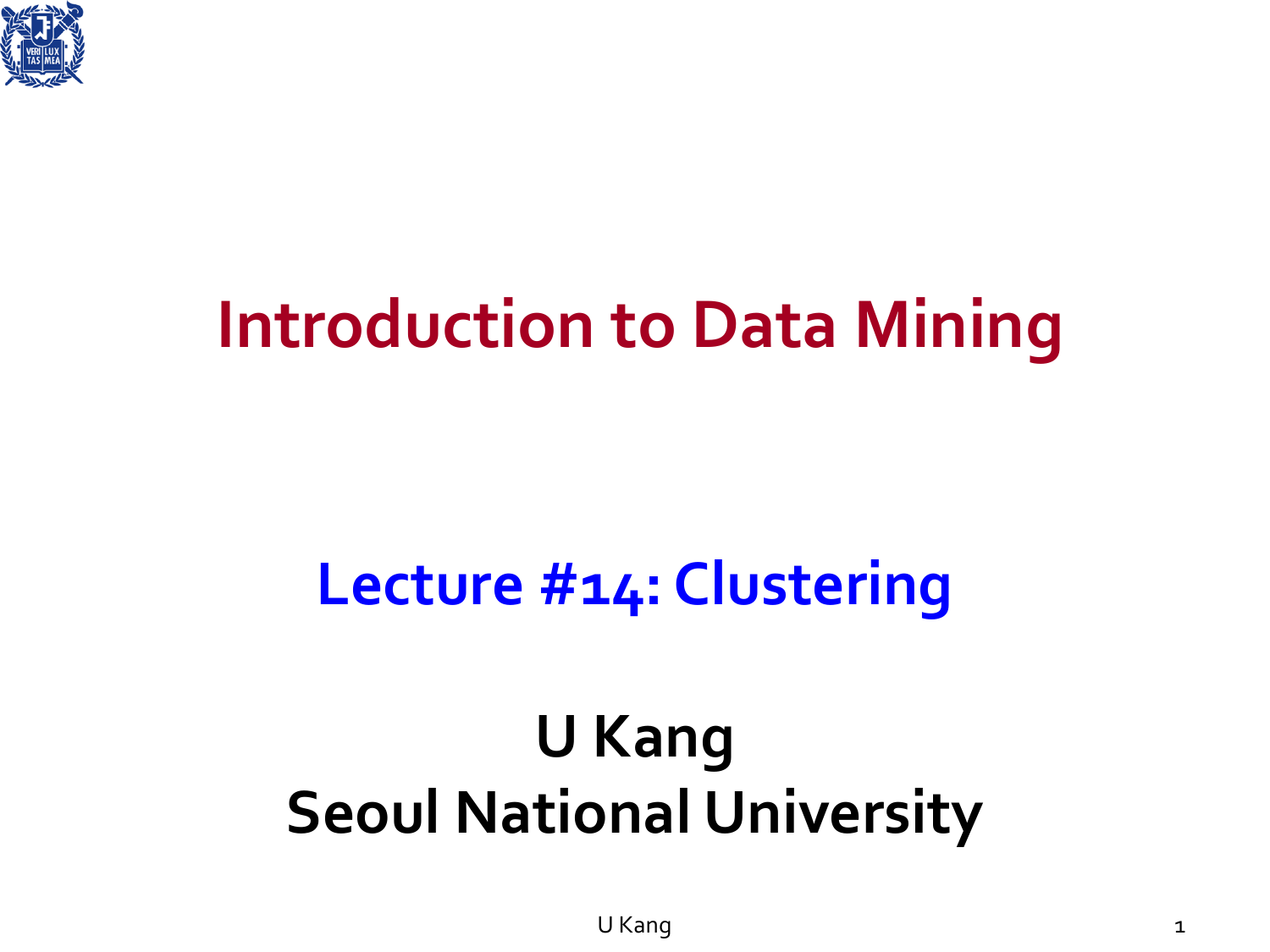

# **In This Lecture**

- Learn the motivation, applications, and goal of clustering
- Understand the basic methods of clustering (bottom-up and top-down): representing clusters, nearness of clusters, etc.
- **Learn the k-means algorithm, and how to set the** parameter k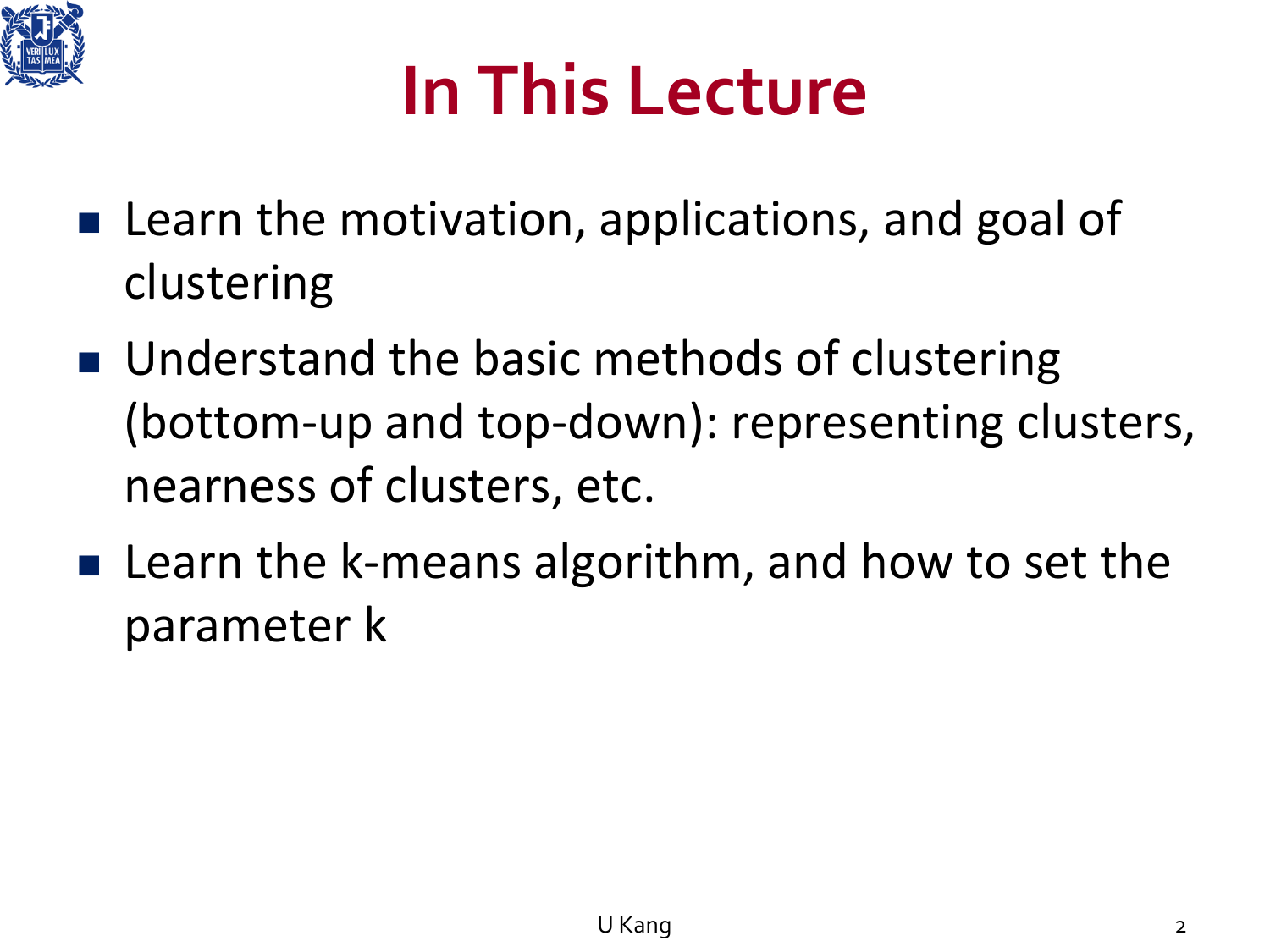



### **D** Overview □ K-Means Clustering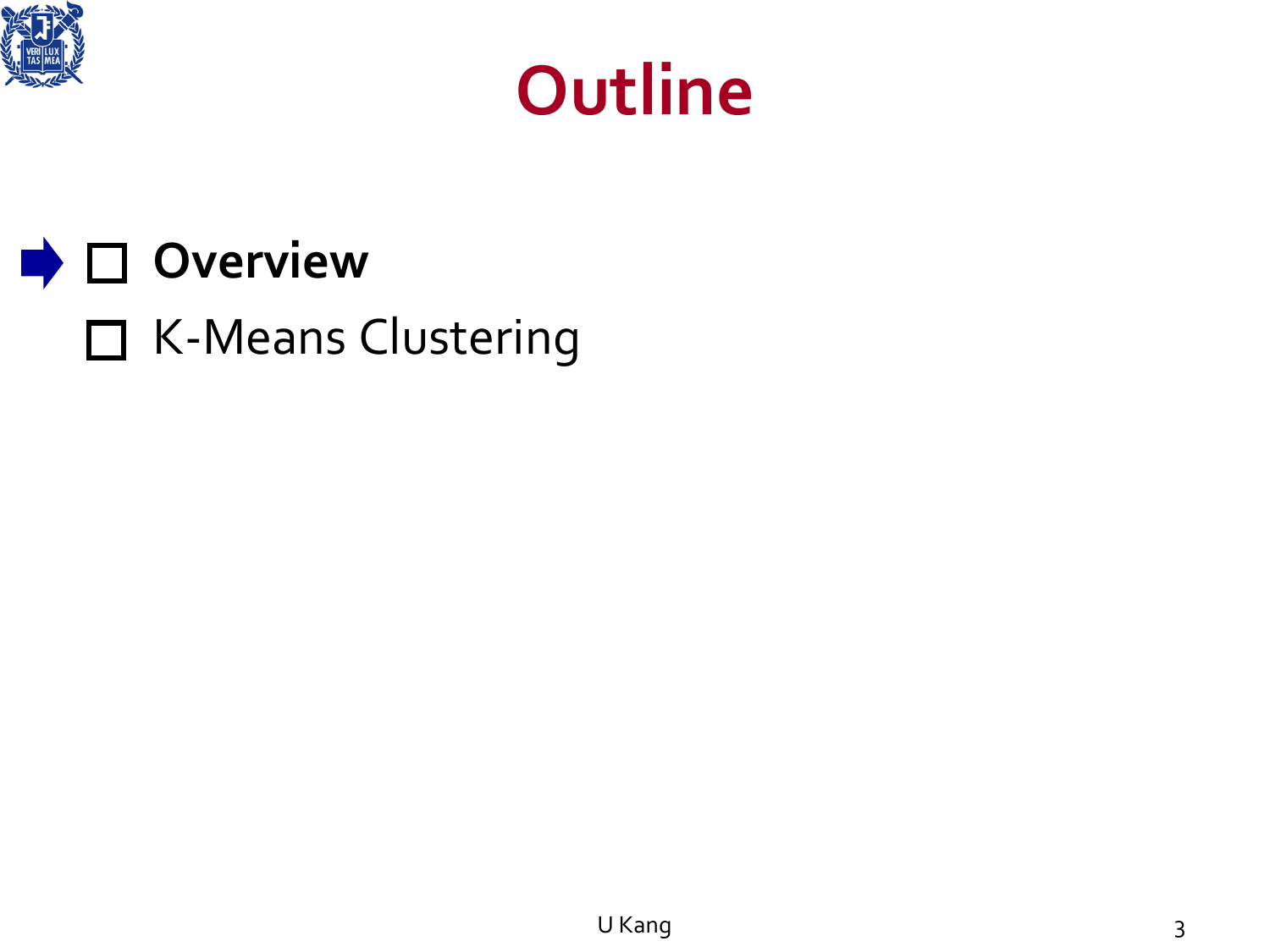

# **High Dimensional Data**

#### **Given a cloud of data points we want to understand its structure**

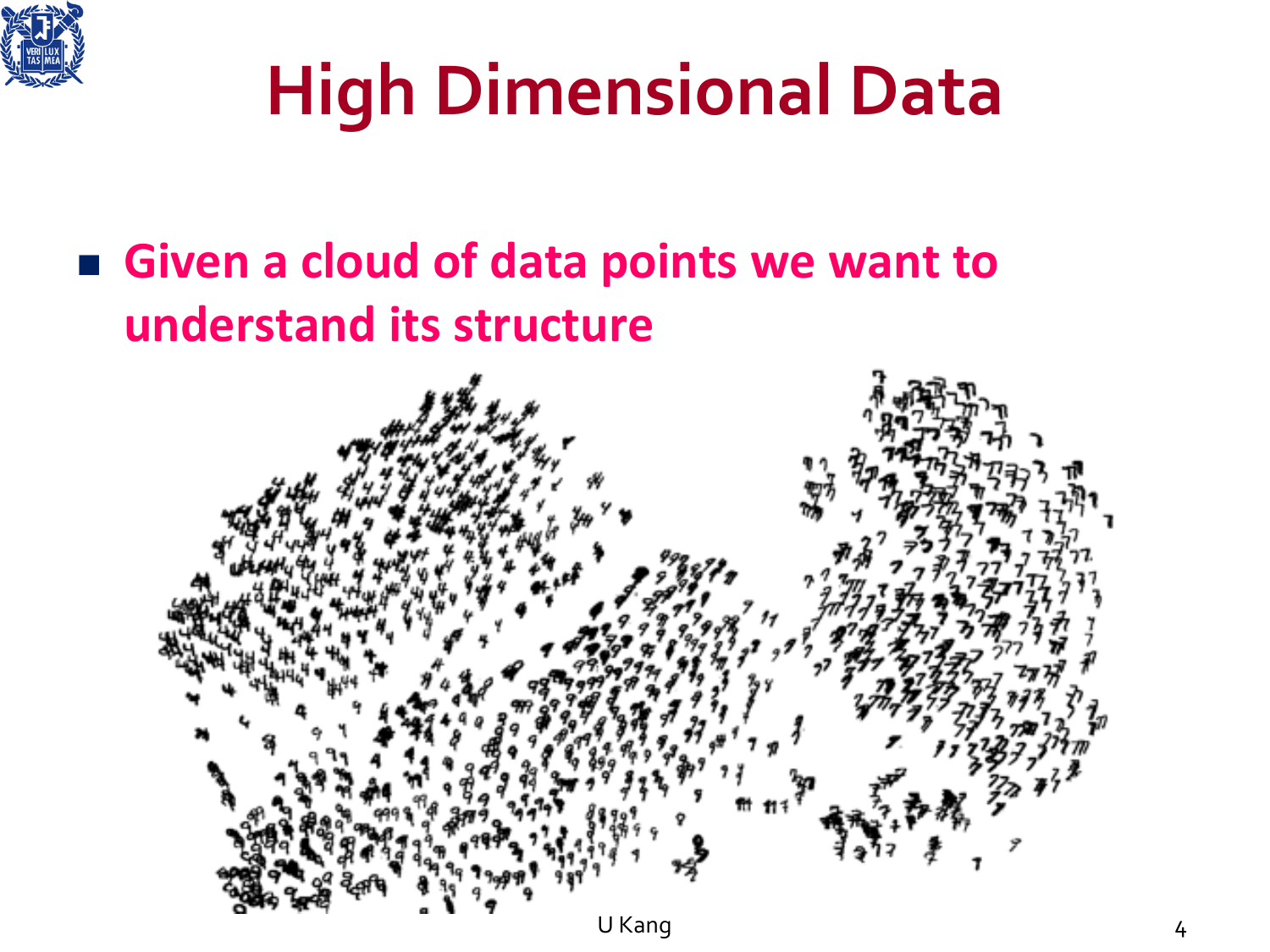

# **The Problem of Clustering**

- Given a set of points, with a notion of distance between points, **group the points** into some number of *clusters*, so that
	- □ Members of a cluster are close/similar to each other
	- **D** Members of different clusters are dissimilar

#### **Usually:**

- □ Points are in a high-dimensional space
- **□** Similarity is defined using a distance measure
	- Euclidean, Cosine, Jaccard, edit distance, …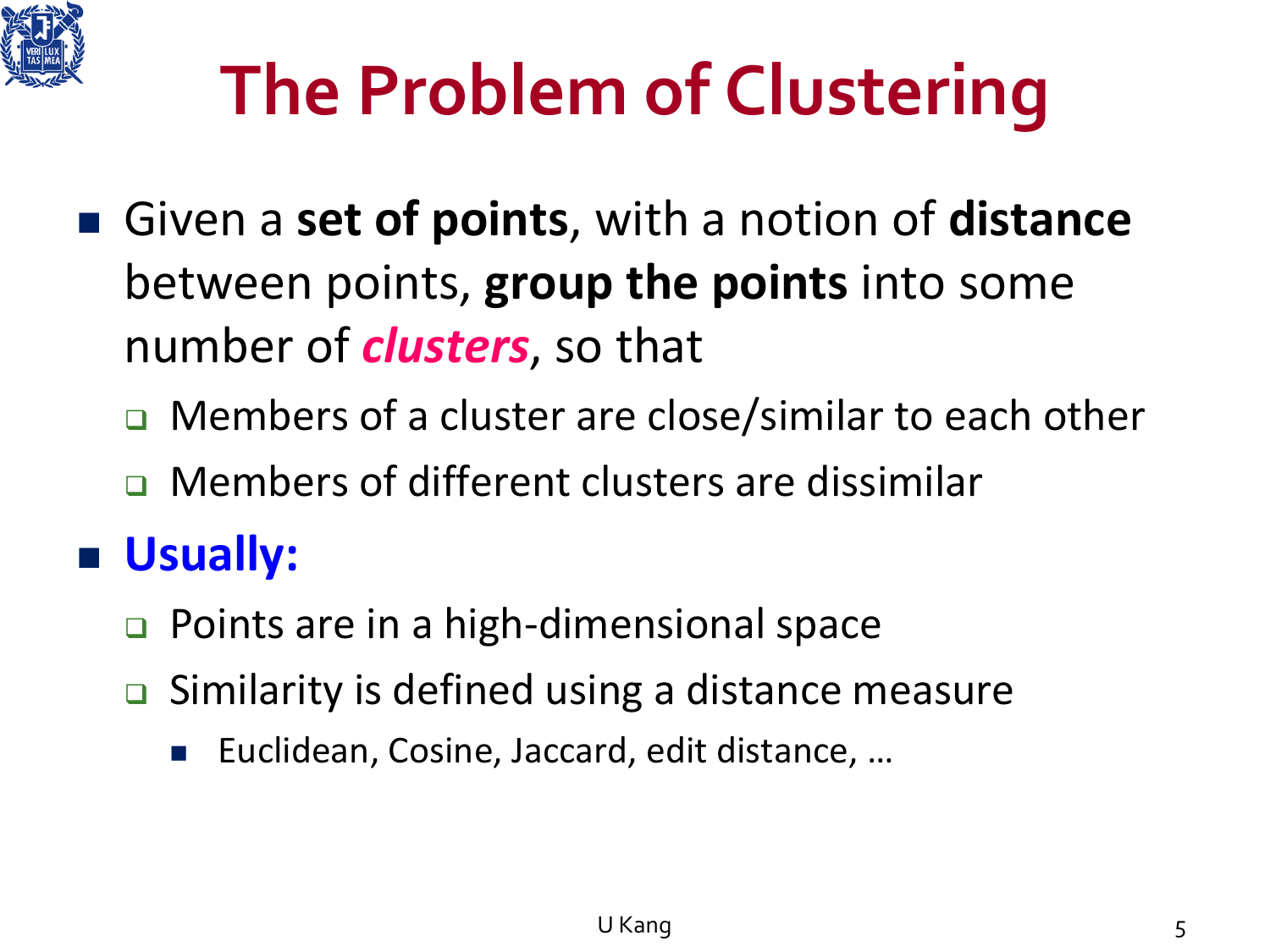

### **Example: Clusters & Outliers**

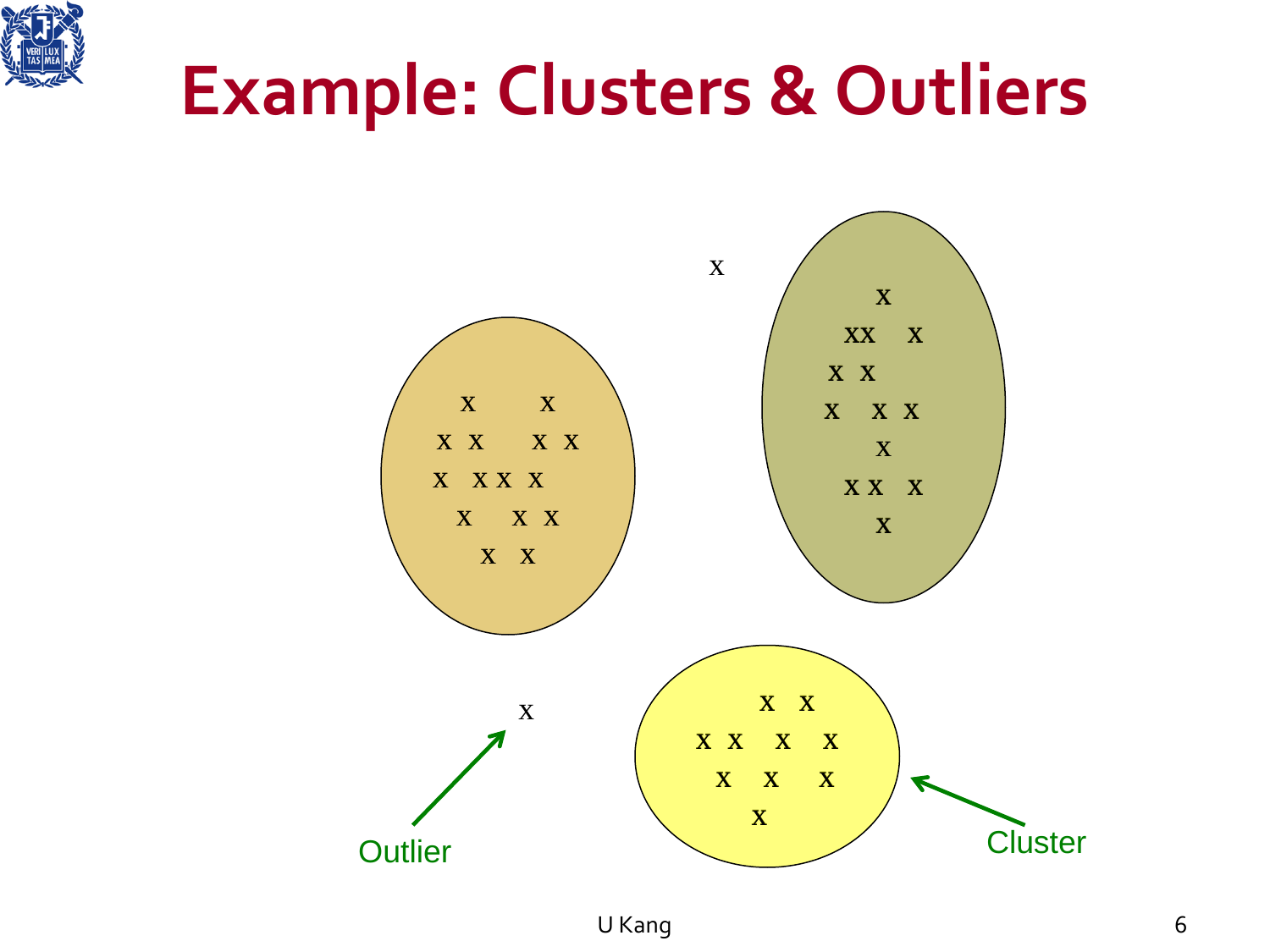

## **Clustering is a hard problem!**

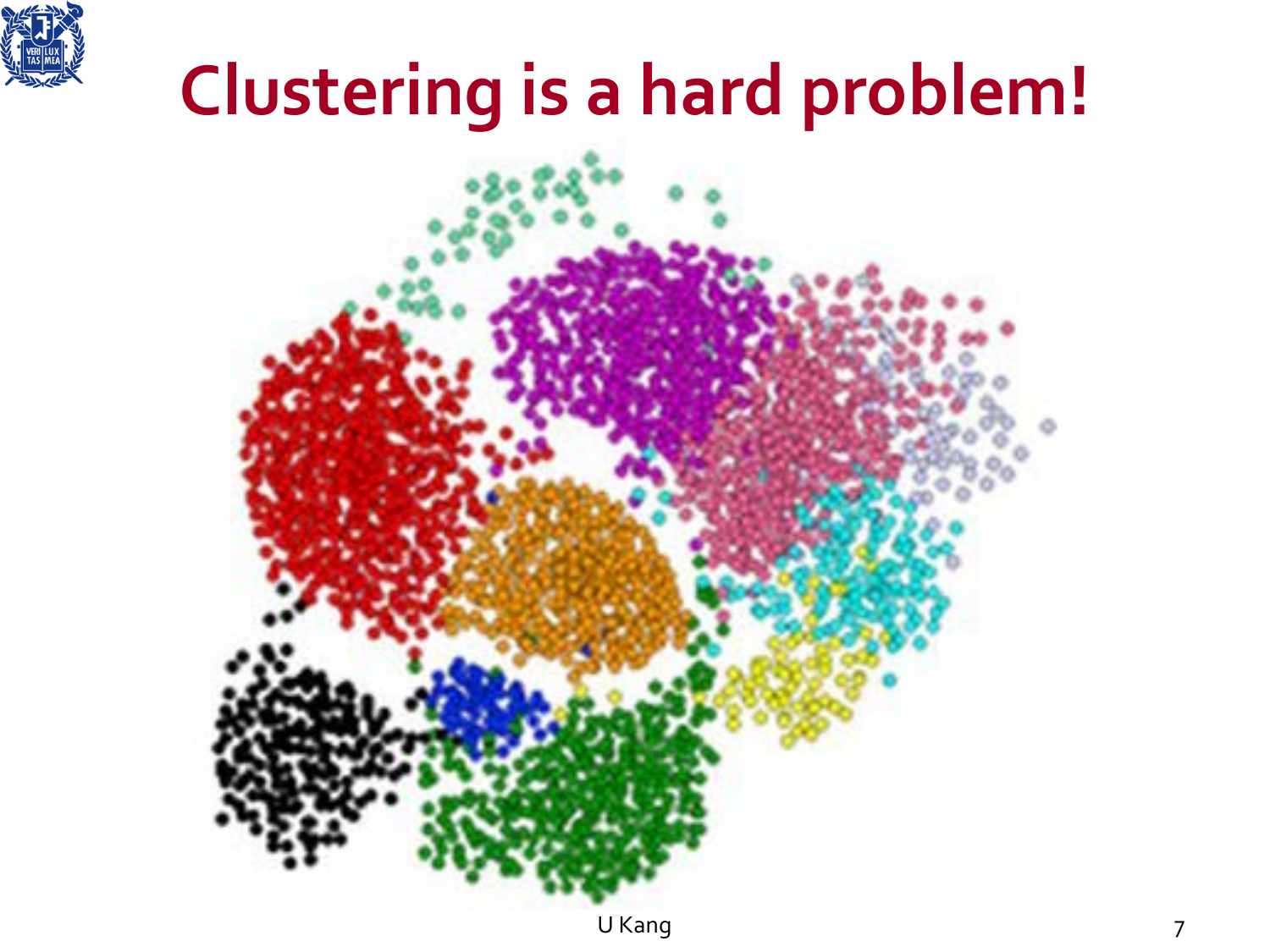

# **Why is it hard?**

- Clustering in two dimensions looks easy
- Clustering small amounts of data looks easy
- And in most cases, looks are not deceiving
- But, many applications involve not 2, but 10 or 10,000 dimensions
- **High-dimensional spaces look different:** Almost all pairs of points are at about the same distance. **Distance between**  $(x_1..x_d)$  **and**  $(y_1..y_d)$  **=**  $\frac{a}{\overline{a}}$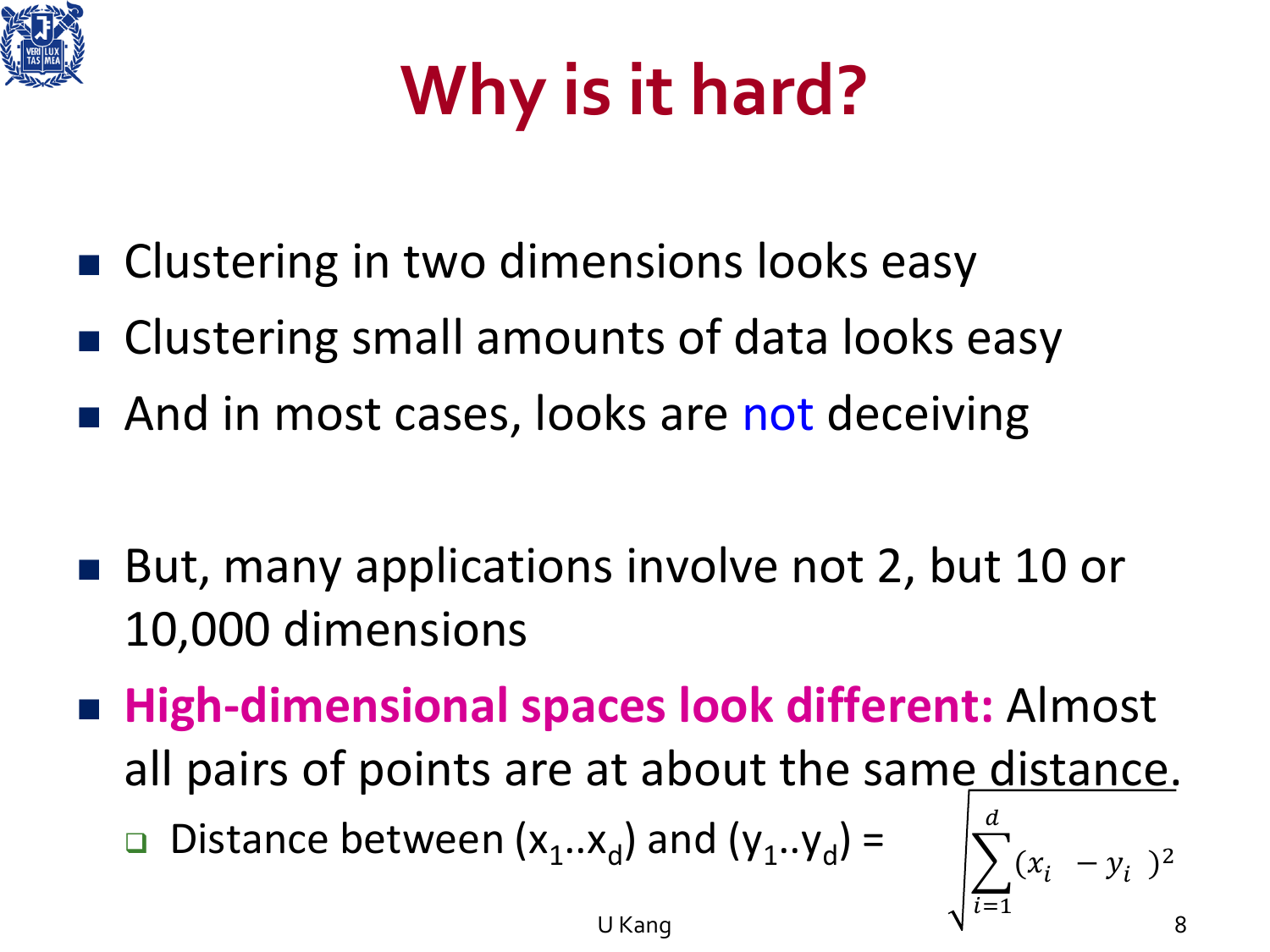

# **Clustering Problem: Galaxies**

- A catalog of 2 billion "sky objects" represents **objects by their radiation in 7 dimensions (frequency bands)**
- Problem: Cluster into similar objects, e.g., **galaxies, nearby stars, quasars, etc.**
- **E** Sloan Digital Sky Survey

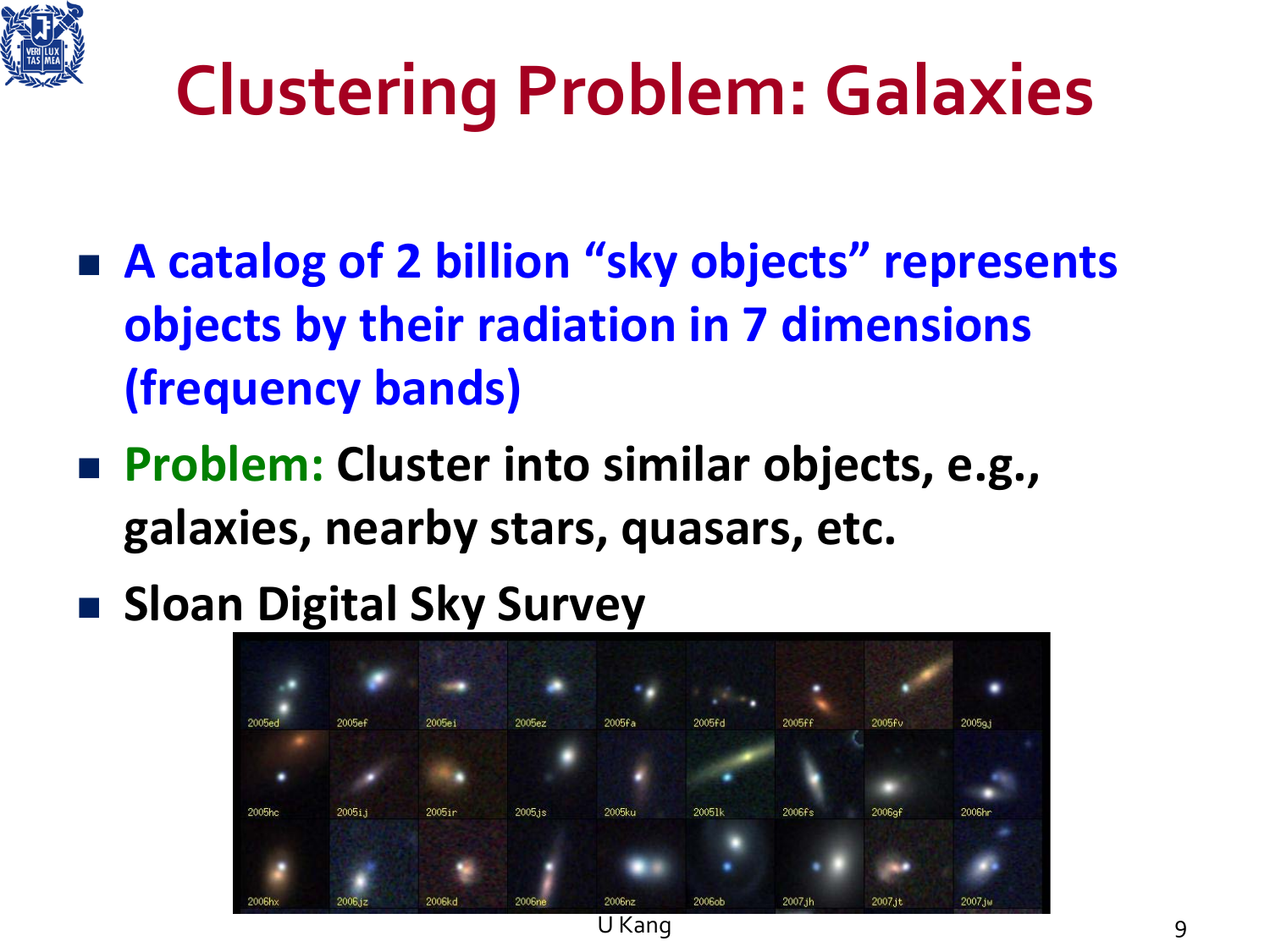

# **Clustering Problem: Music CDs**

- Intuitively: Music divides into categories, and **customers prefer a few categories**
	- But what are categories really?
- Represent a CD by a set of customers who bought it:

■ Similar CDs have similar sets of customers, and vice-versa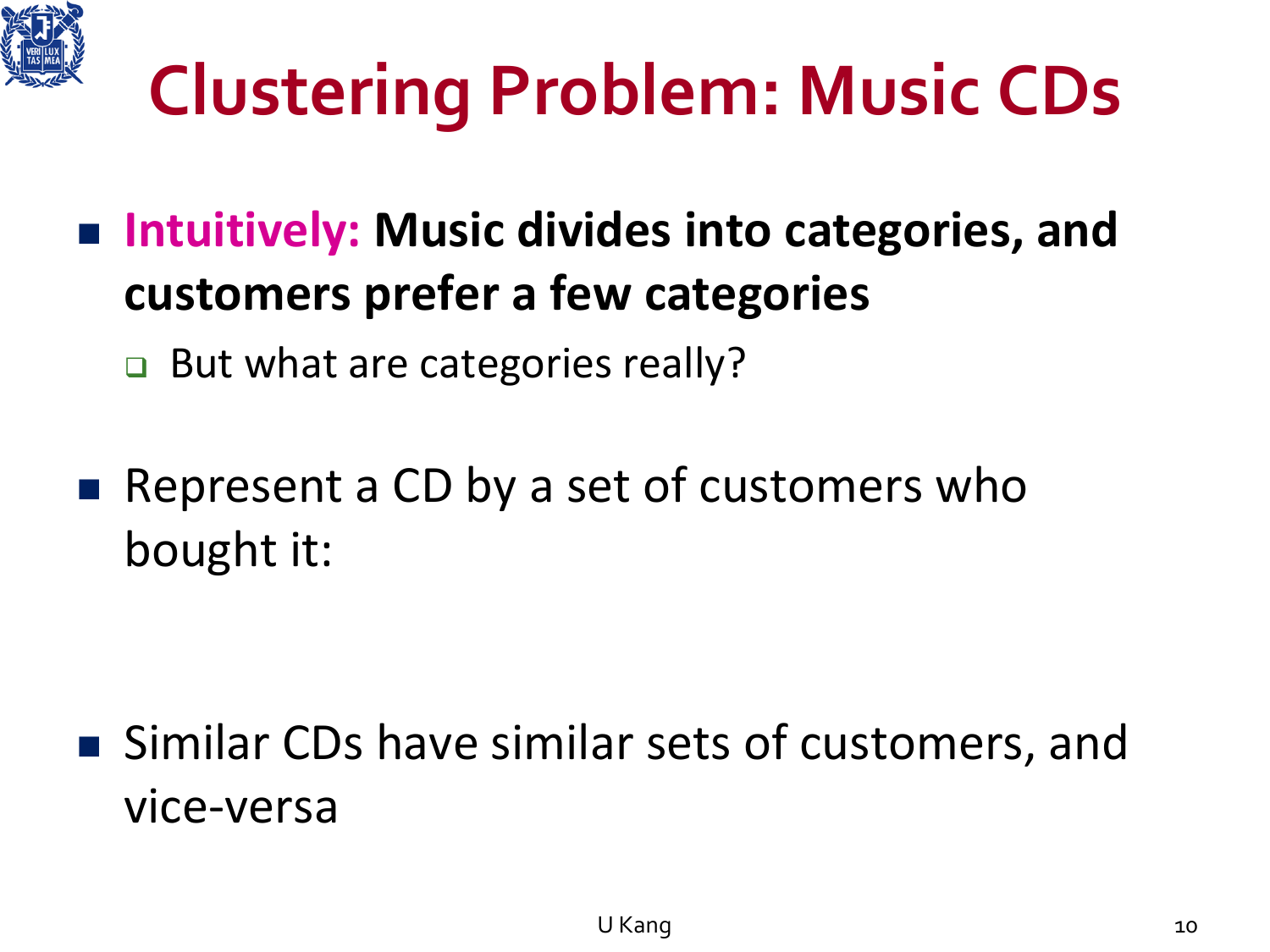

# **Clustering Problem: Music CDs**

#### **Space of all CDs:**

- **Think of a space with one dim. for each customer** 
	- □ Values in a dimension may be 0 or 1 only
	- $\Box$  A CD is a point in this space  $(x_1, x_2, ..., x_k)$ , where  $x_i = 1$  iff the *i*<sup>th</sup> customer bought the CD
- For Amazon, the dimension is tens of millions
- **Task:** Find clusters of similar CDs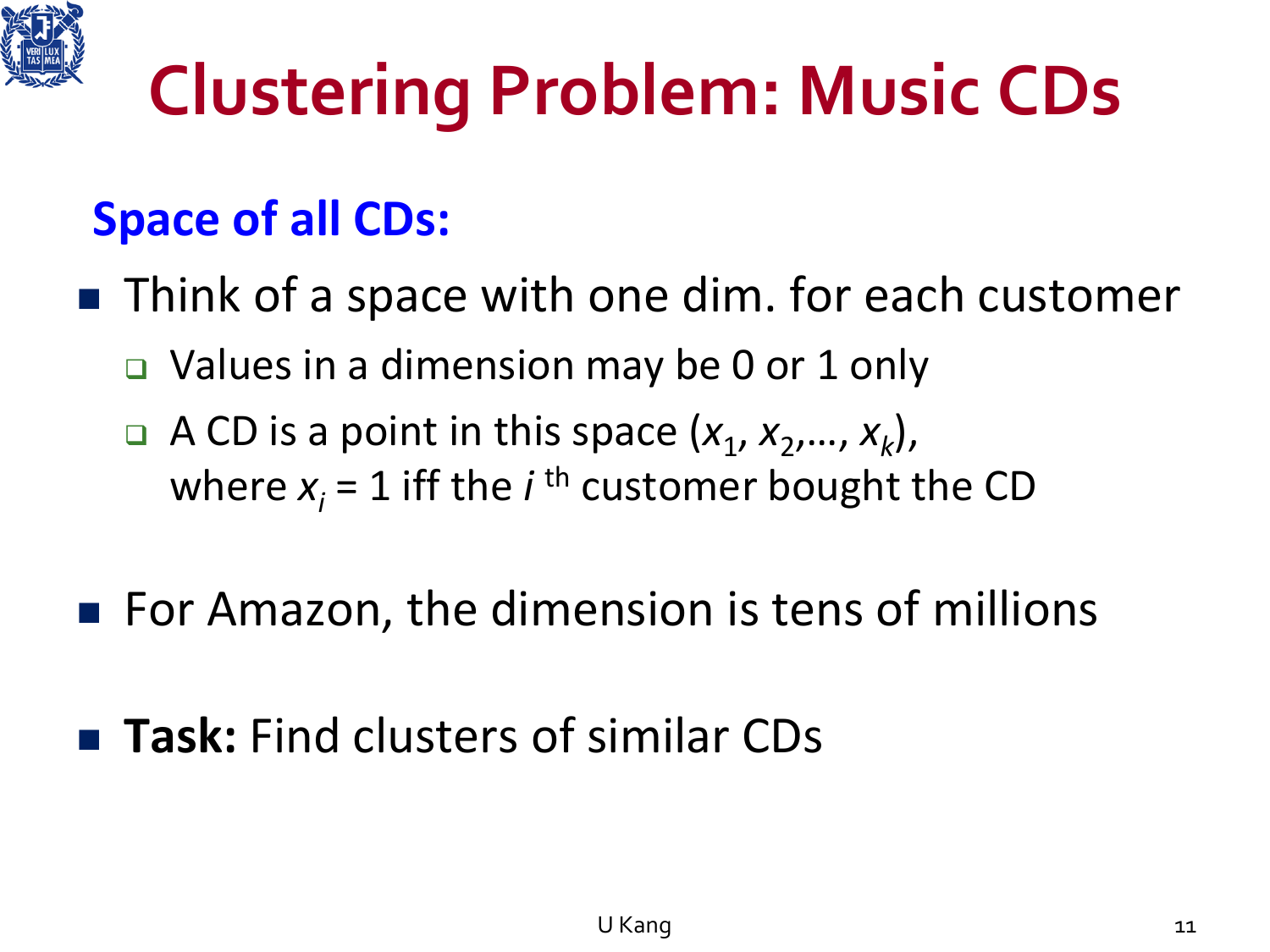

#### **Finding topics:**

- $\blacksquare$  Represent a document by a vector  $(x_1, x_2,..., x_k)$ , where  $x_i = 1$  iff the *i*<sup>th</sup> word (e.g., in a dictionary order) appears in the document
- **Documents with similar sets of words may be about the same topic**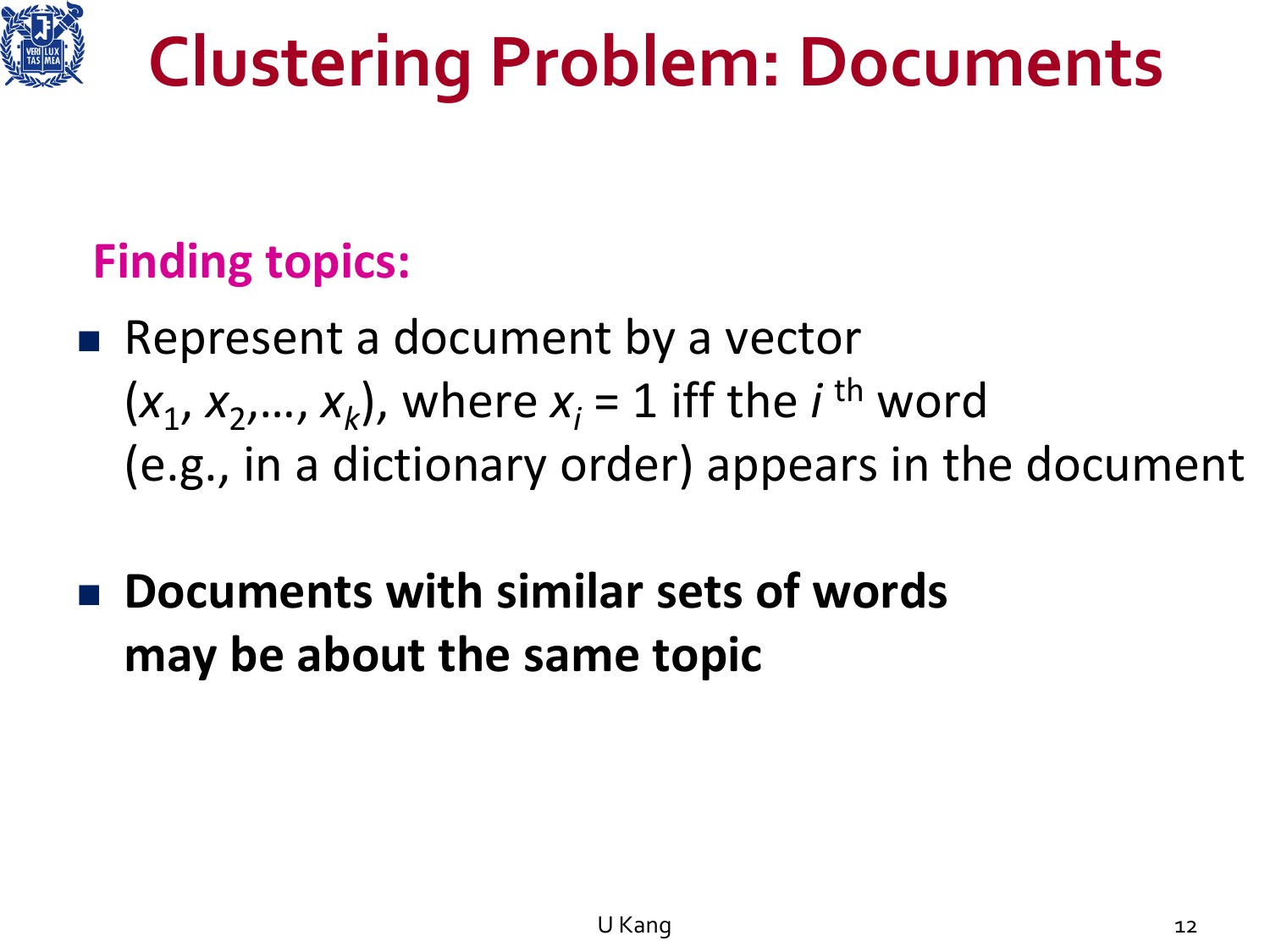

# **Cosine, Jaccard, and Euclidean**

- As with CDs we have a choice when we think of **documents as sets of words or shingles:**
	- **Sets as vectors:** Measure similarity by the **cosine**



- **Sets as sets:** Measure similarity by the **Jaccard distance**
- **Sets as points:** Measure similarity by **Euclidean distance**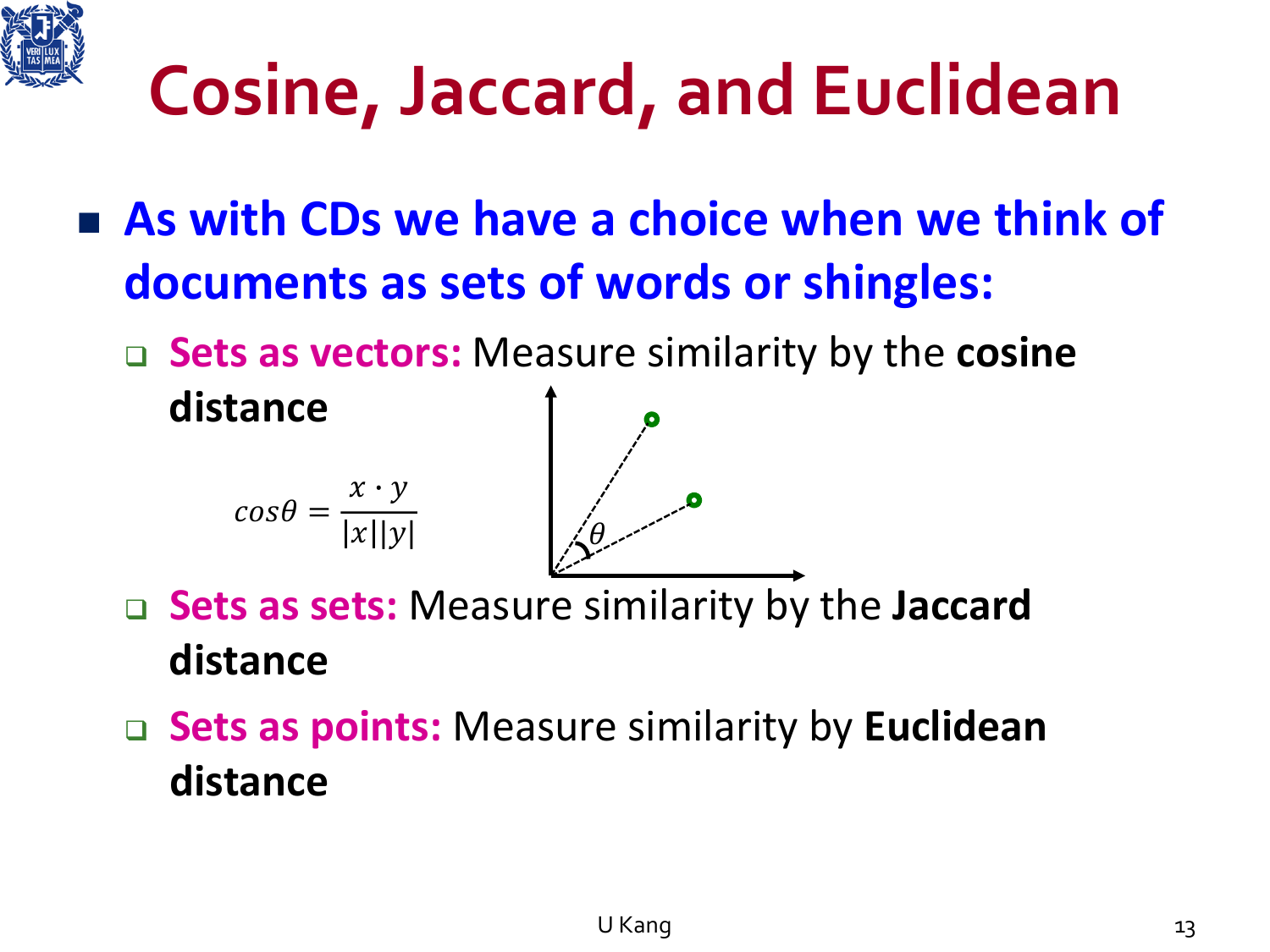# **Overview: Methods of Clustering**

#### **Hierarchical:**

#### **Agglomerative** (bottom up):

- Initially, each point is a cluster
- Repeatedly combine the two "nearest" clusters into one
- **Divisive** (top down):
	- Start with one cluster and recursively split it

#### **Point assignment:**

- **Q** Maintain a set of clusters
- □ Points belong to "nearest" cluster





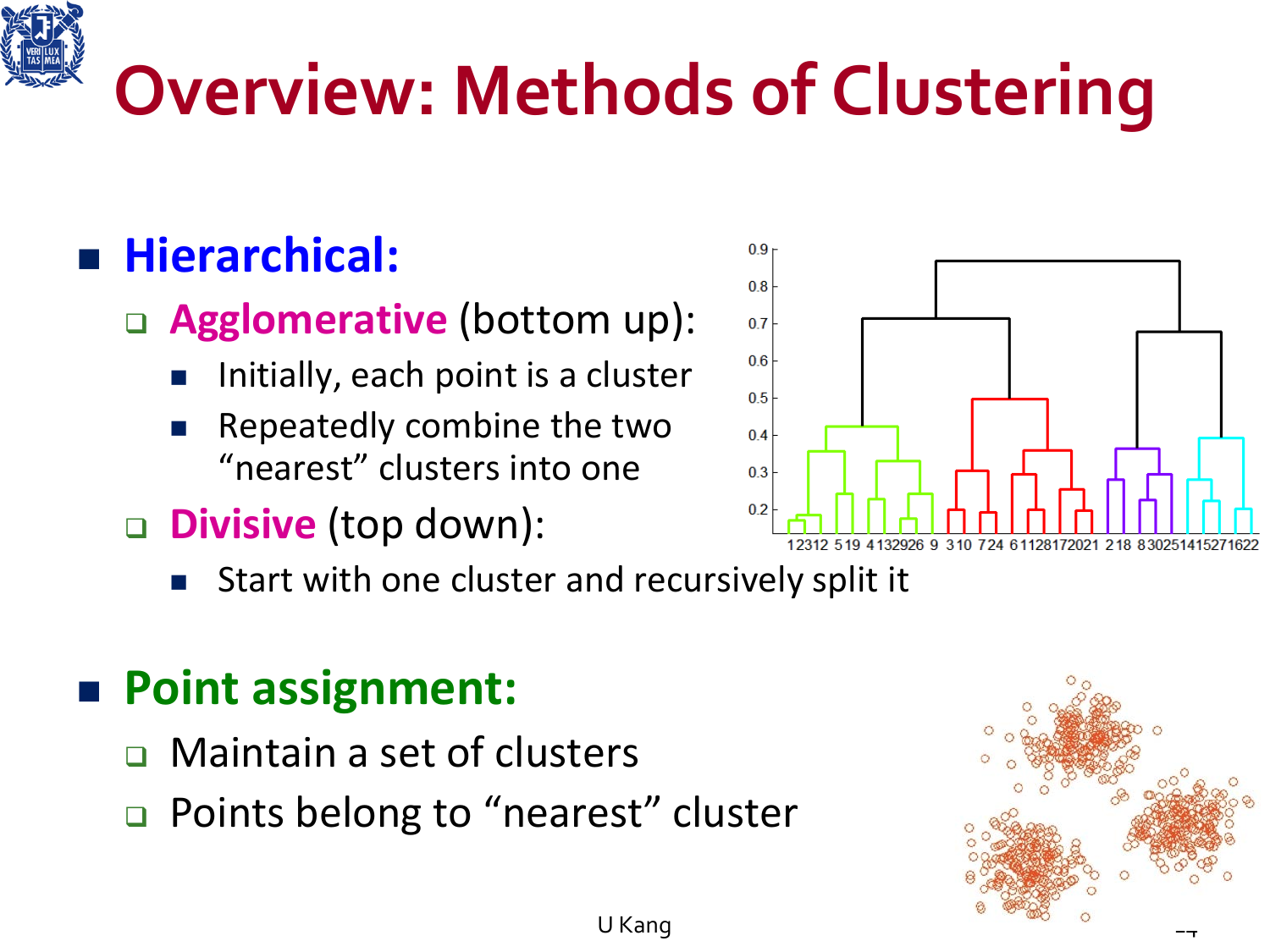

# **Hierarchical Clustering**

■ Key operation: **Repeatedly combine two nearest clusters**



#### **Three important questions:**

- **1)** How do you represent a cluster of more than one point?
- 2) How do you determine the "nearness" of clusters?
- **3)** When to stop combining clusters?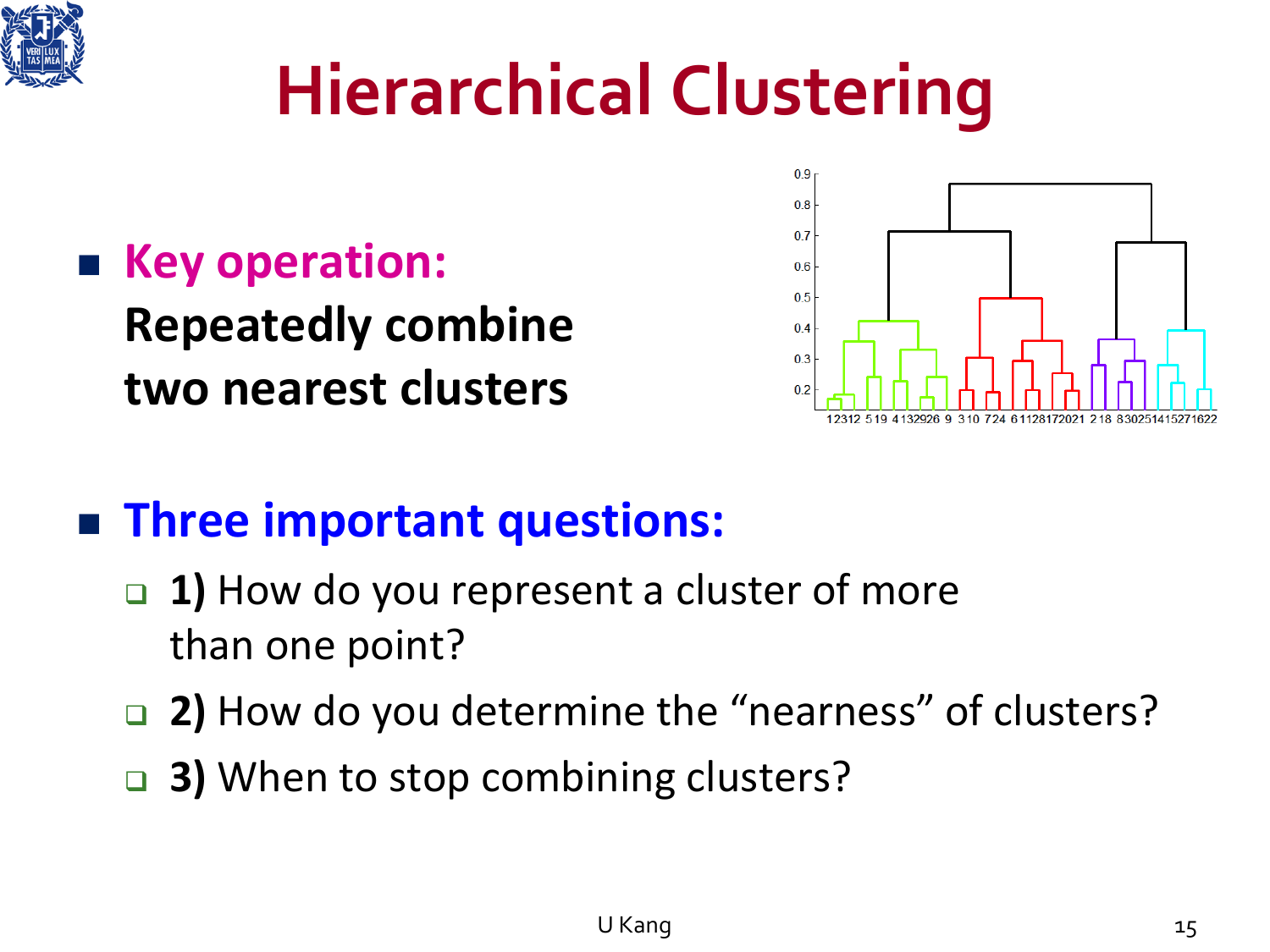

# **Hierarchical Clustering**

- Key operation: Repeatedly combine two nearest **clusters**
- (1) How to represent a cluster of many points?
	- **Key problem:** As you merge clusters, how do you represent the "location" of each cluster, to tell which pair of clusters is closest?
- **Euclidean case:** each cluster has a *centroid* (= average of its (data)points)
- (2) How to determine "nearness" of clusters?
	- □ Measure cluster distances by distances of centroids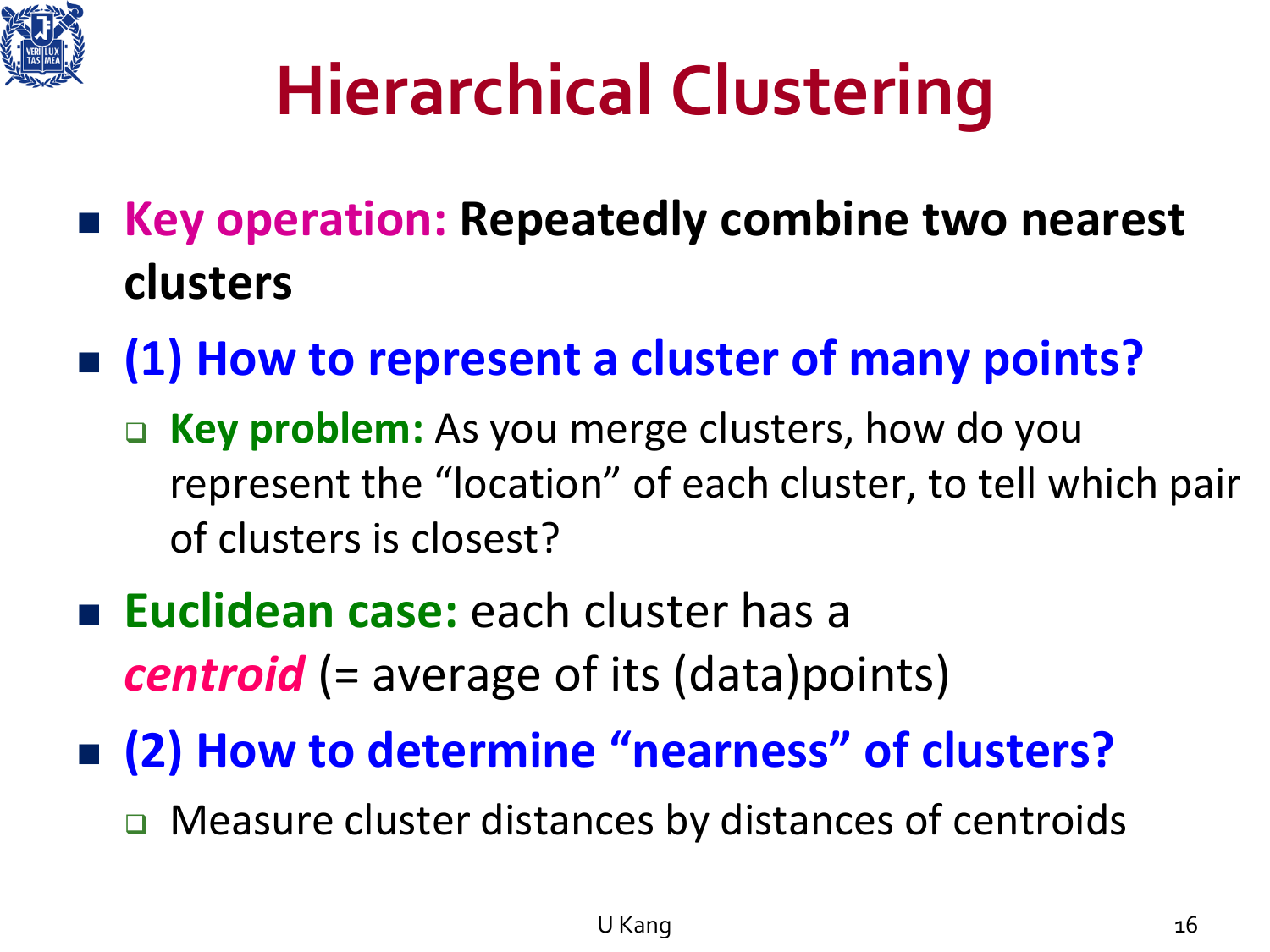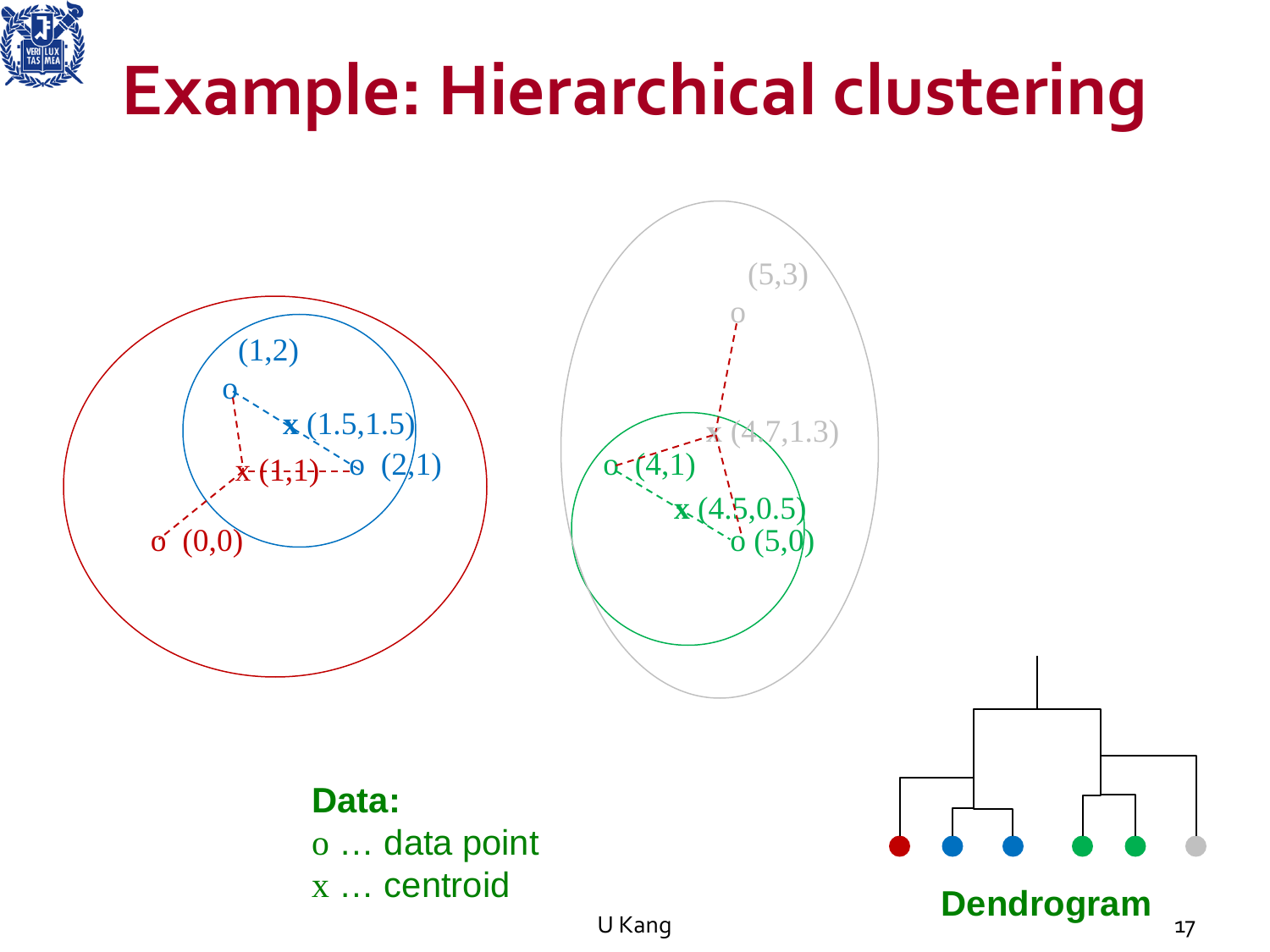

# **When to Stop**

#### **(3) When to stop combining clusters?**

- $\Box$  When we reach the predetermined number of clusters
- When the quality of clusters (e.g. average distance to centroids) becomes very bad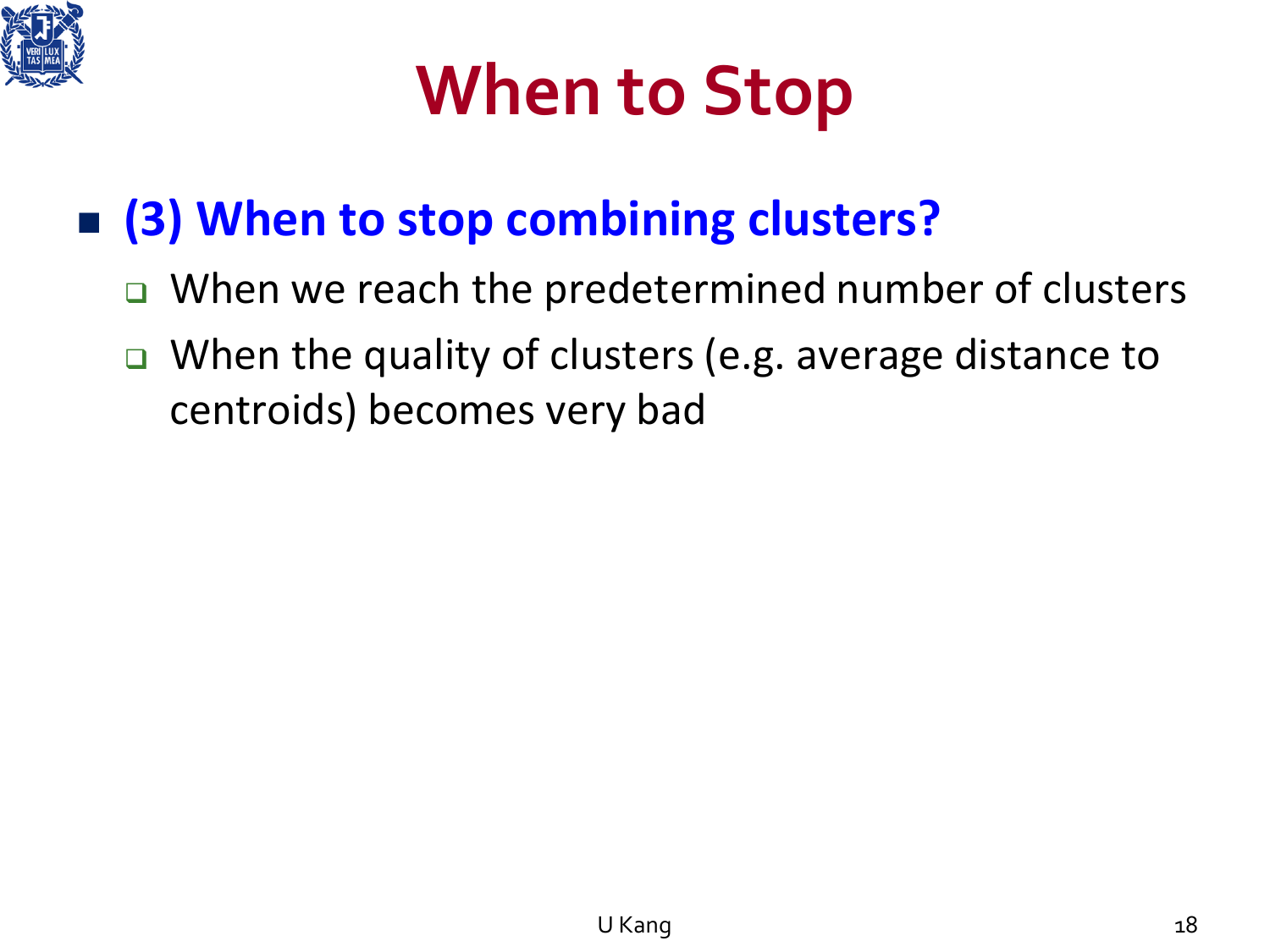

# **And in the Non-Euclidean Case?**

#### **What about the Non-Euclidean case?**

- The only "locations" we can talk about are the points themselves
	- $\Box$  E.g., there is no "average" of two sets

#### **Approach 1:**

- **(1) How to represent a cluster of many points?** *clustroid* (= (data)point "*closest*" to other points)
- **(2) How do you determine the "nearness" of clusters?**  Treat clustroid as if it were centroid, when computing inter-cluster distances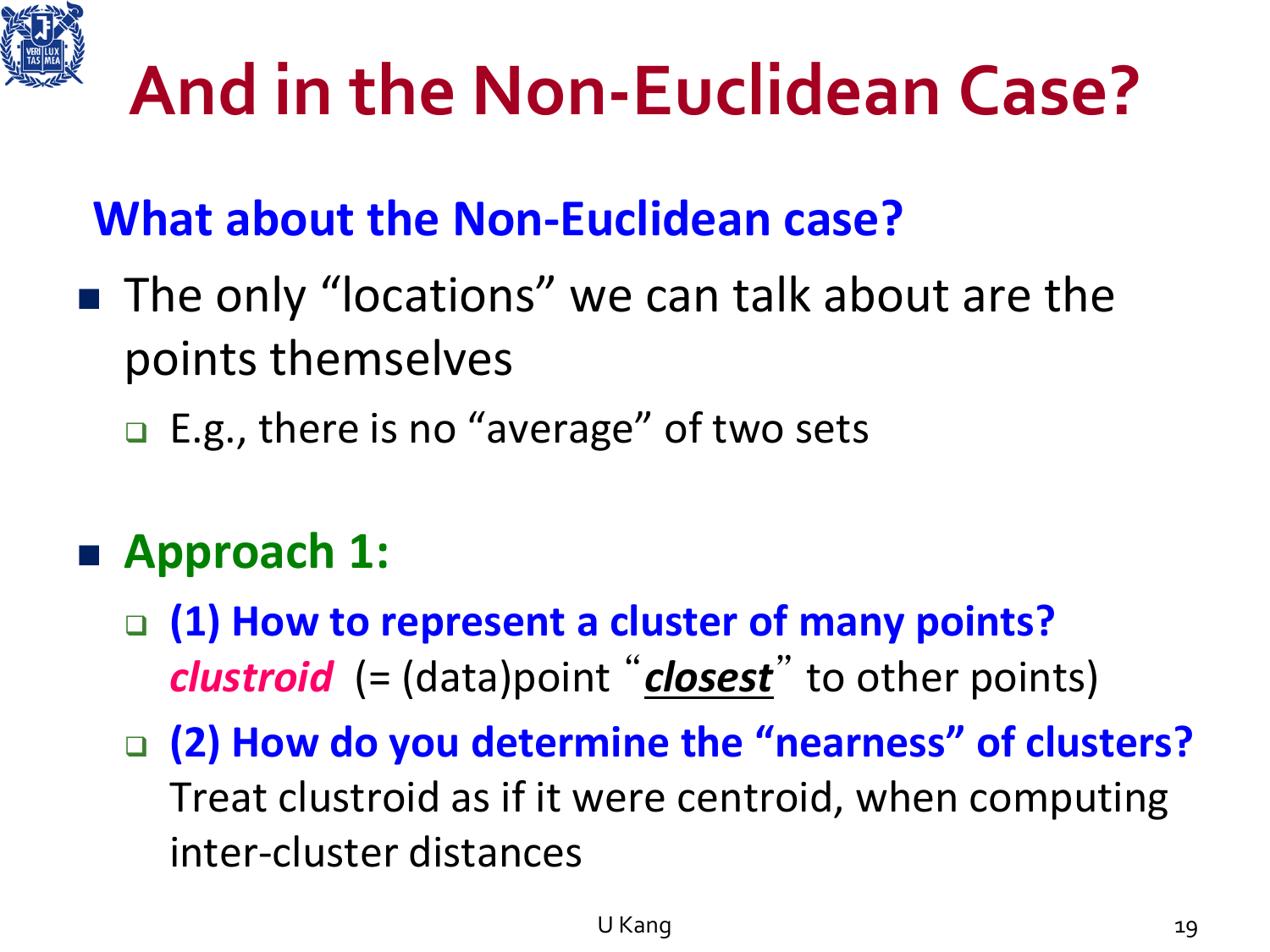

## **"Closest" Point?**

- (1) How to represent a cluster of many points? *clustroid* = point "*closest*" to other points
- **Possible meanings of "closest":**
	- **□** Smallest maximum distance to other points
	- □ Smallest average distance to other points
	- □ Smallest sum of squares of distances to other points
		- **■** For distance metric *d* clustroid *c* of cluster *C* is: argmin  $\sum d(x, c)^2$

the cluster.



**Centroid** is the avg. of all (data)points in the cluster. This means centroid is an "artificial" point. **Clustroid** is an **existing** (data)point that is "closest" to all other points in

U Kang 20

 $x \in C$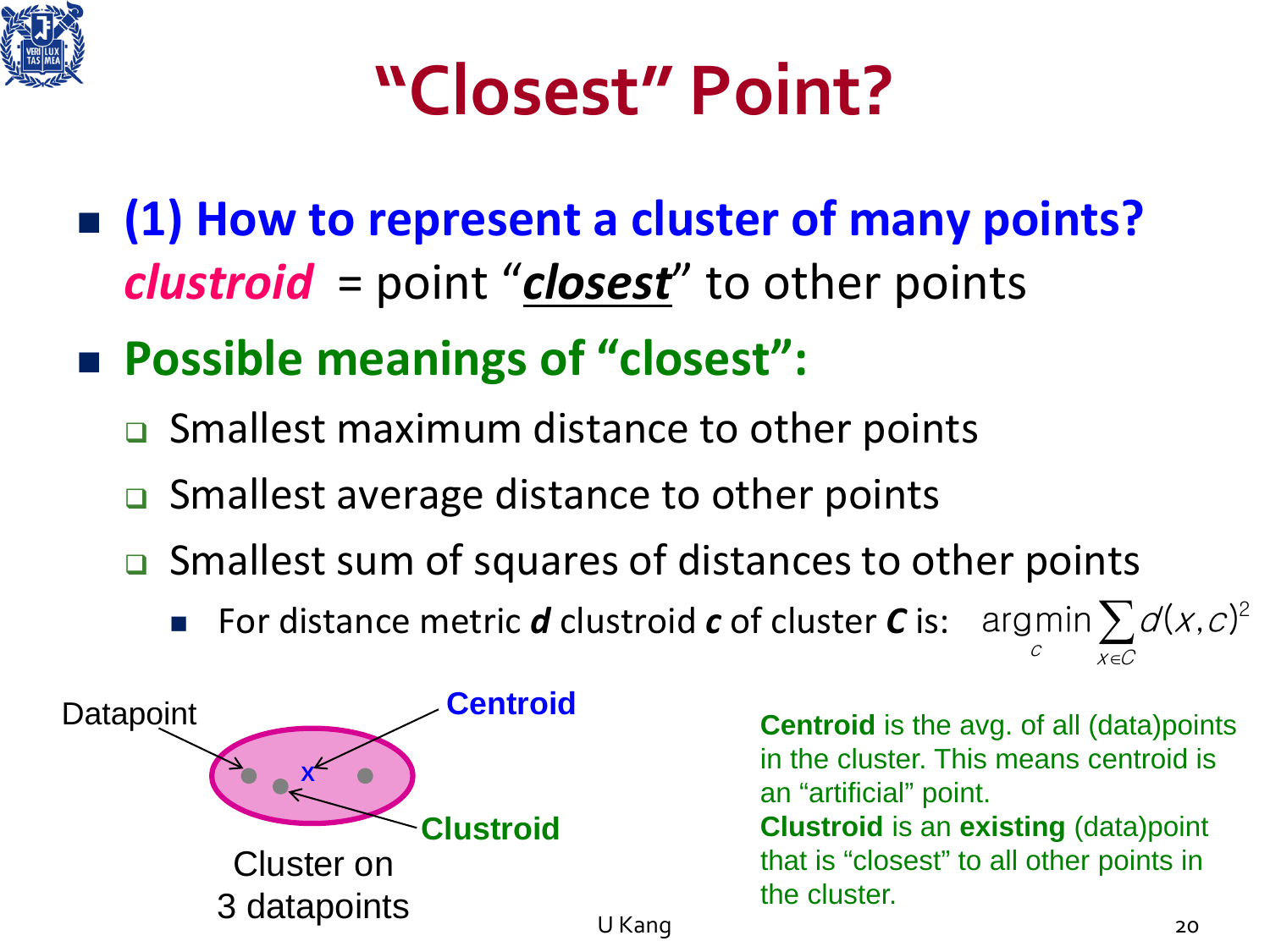# **Defining** "**Nearness" of Clusters**

- **(2) How do you determine the "nearness" of clusters?** 
	- **(Approach 1: slide 17)** distance between clustroids
	- **Approach 2:**
		- **Intercluster distance** = minimum of the distances between any two points, one from each cluster

#### **Approach 3:**

- Pick a notion of "**cohesion**" of clusters, *e.g.*, maximum distance from the clustroid of the new merged cluster
- Merge clusters whose *union* is most cohesive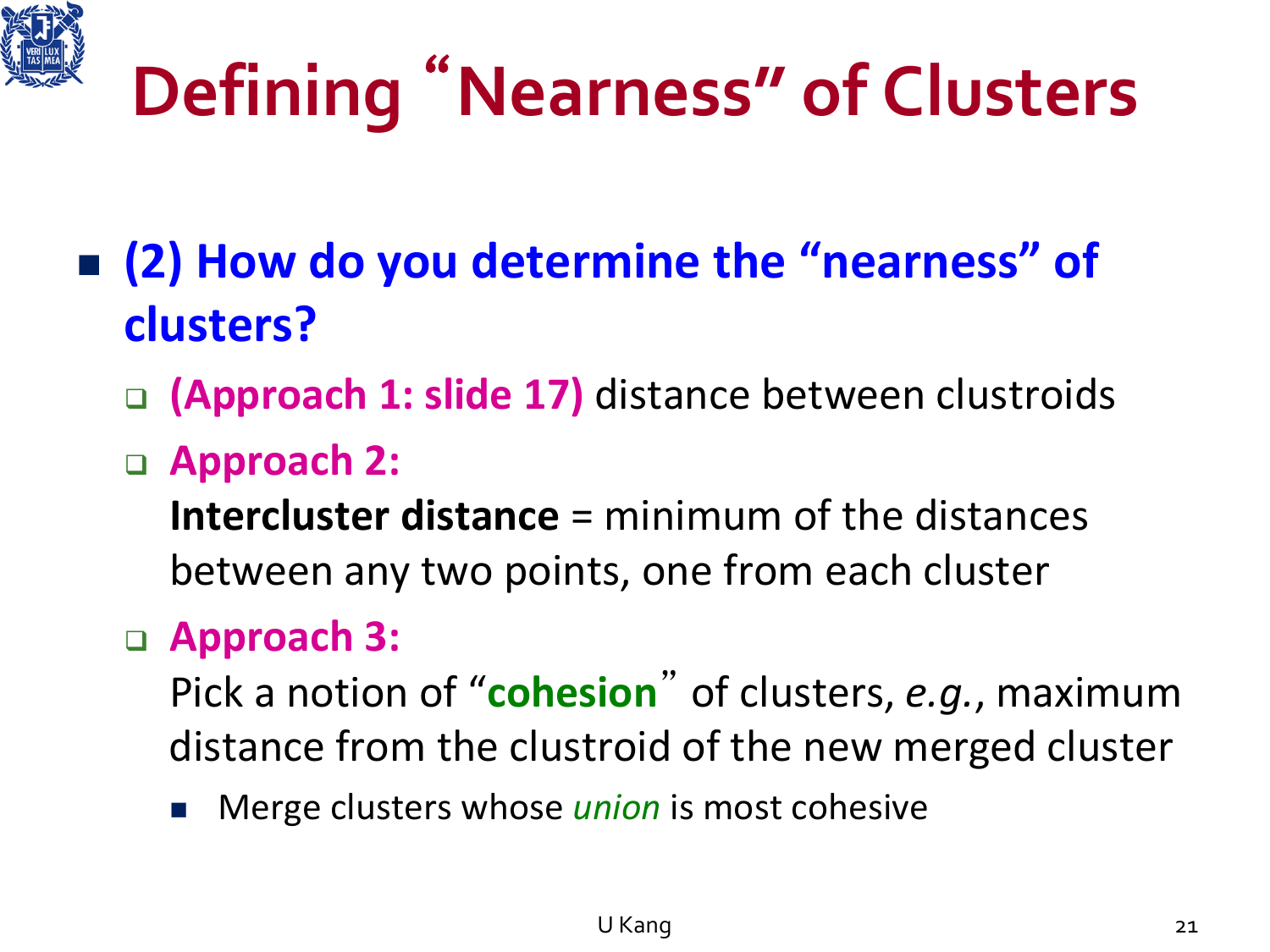



- **Approach 3.1:** Use the **diameter** of the merged cluster = maximum distance between points in the cluster
- **Approach 3.2:** Use the **average distance** between points in the cluster
- **Approach 3.3:** Use a **density-based approach**
	- □ Take the diameter or avg. distance, e.g., and divide by the number of points in the cluster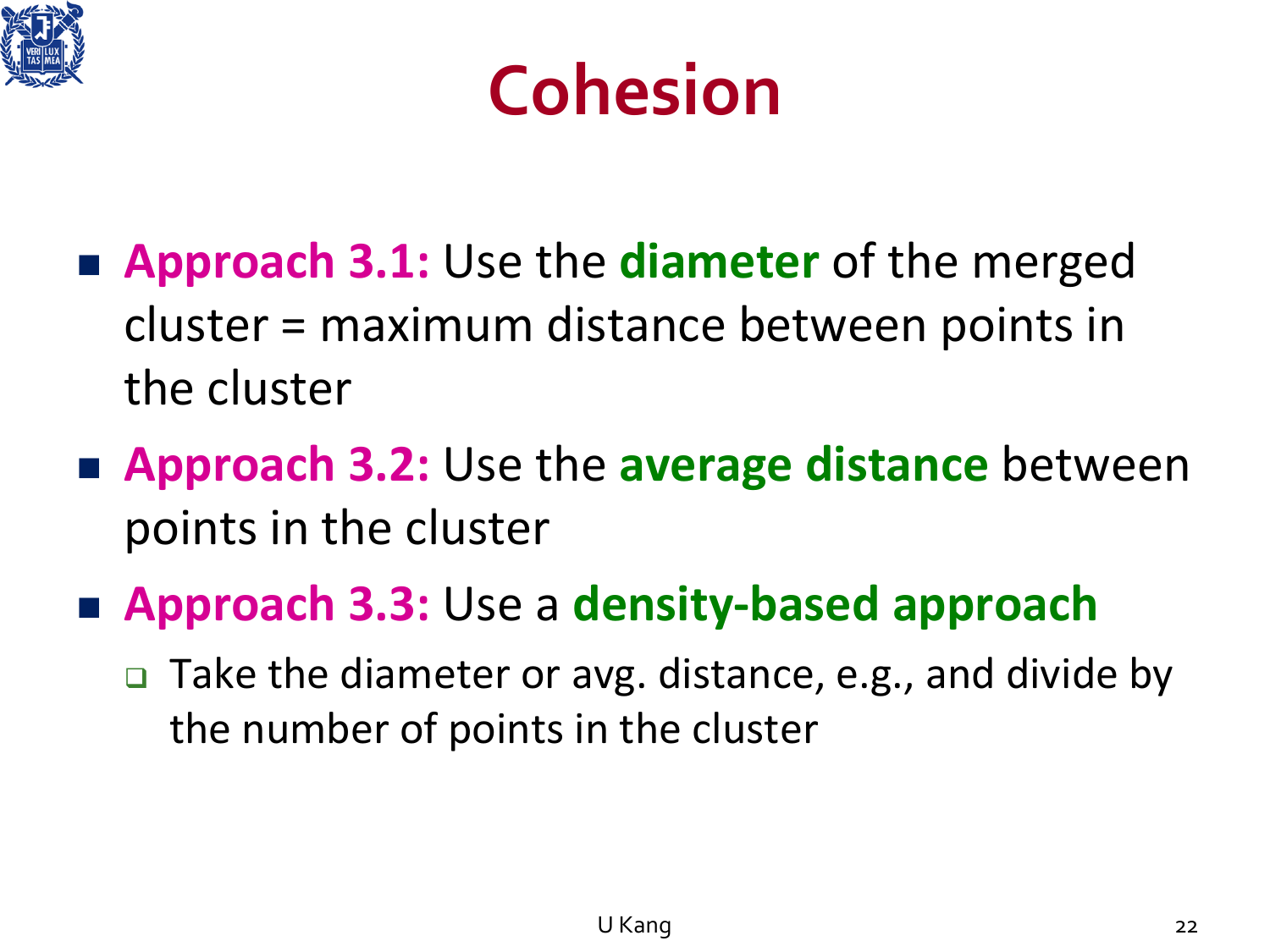

# **Implementation**

#### **Naïve implementation of hierarchical clustering:**

 At each step, compute pairwise distances between all pairs of clusters, then merge

$$
N^2 + (N-1)^2 + (N-2)^2 + ... = O(N^3)
$$

- Careful implementation using priority queue (e.g. Heap) can reduce time to O(*N*<sup>2</sup> log *N*)
	- **Still too expensive for really big datasets that do not fit in memory**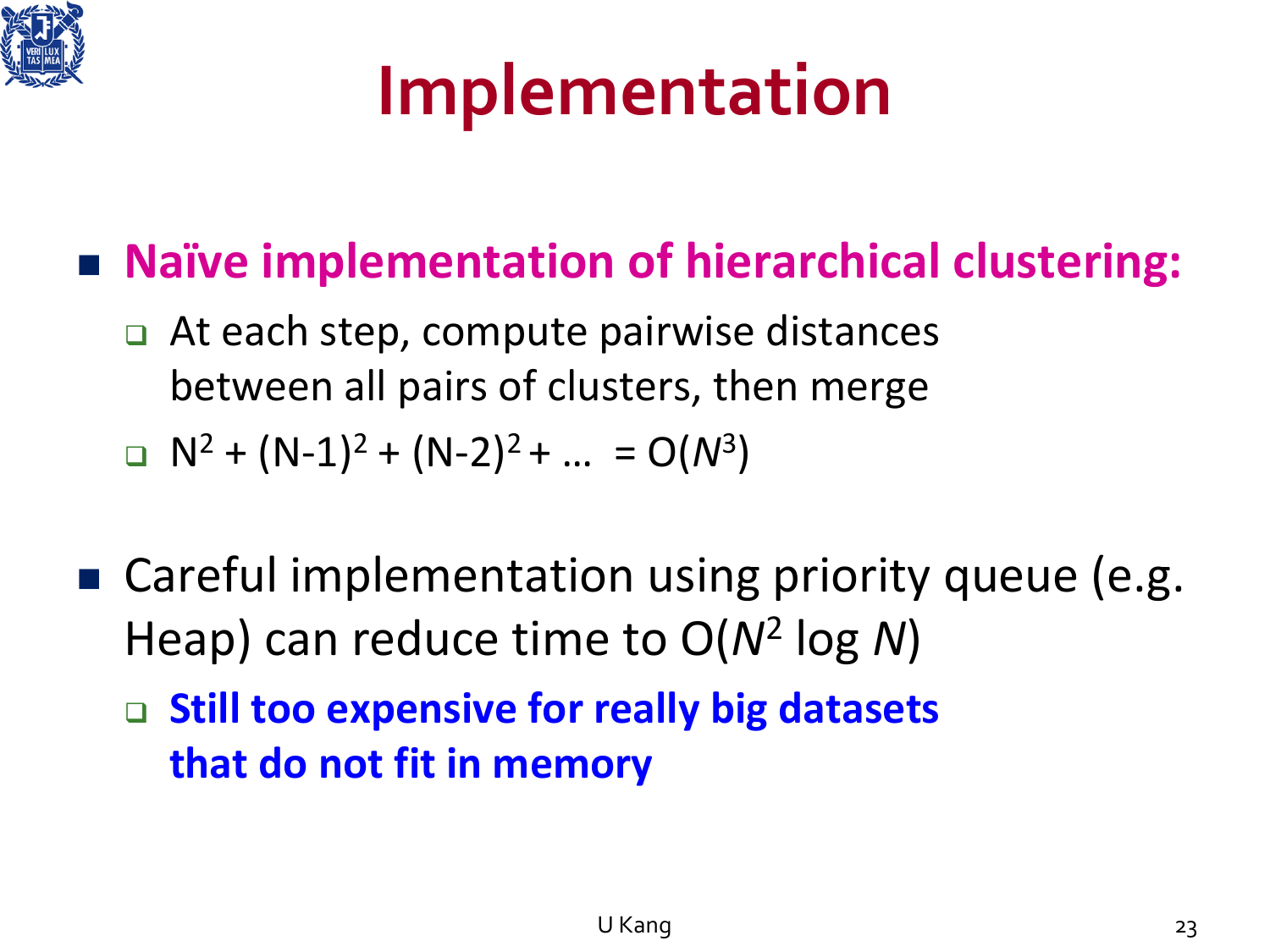





#### **★ □ K-Means Clustering**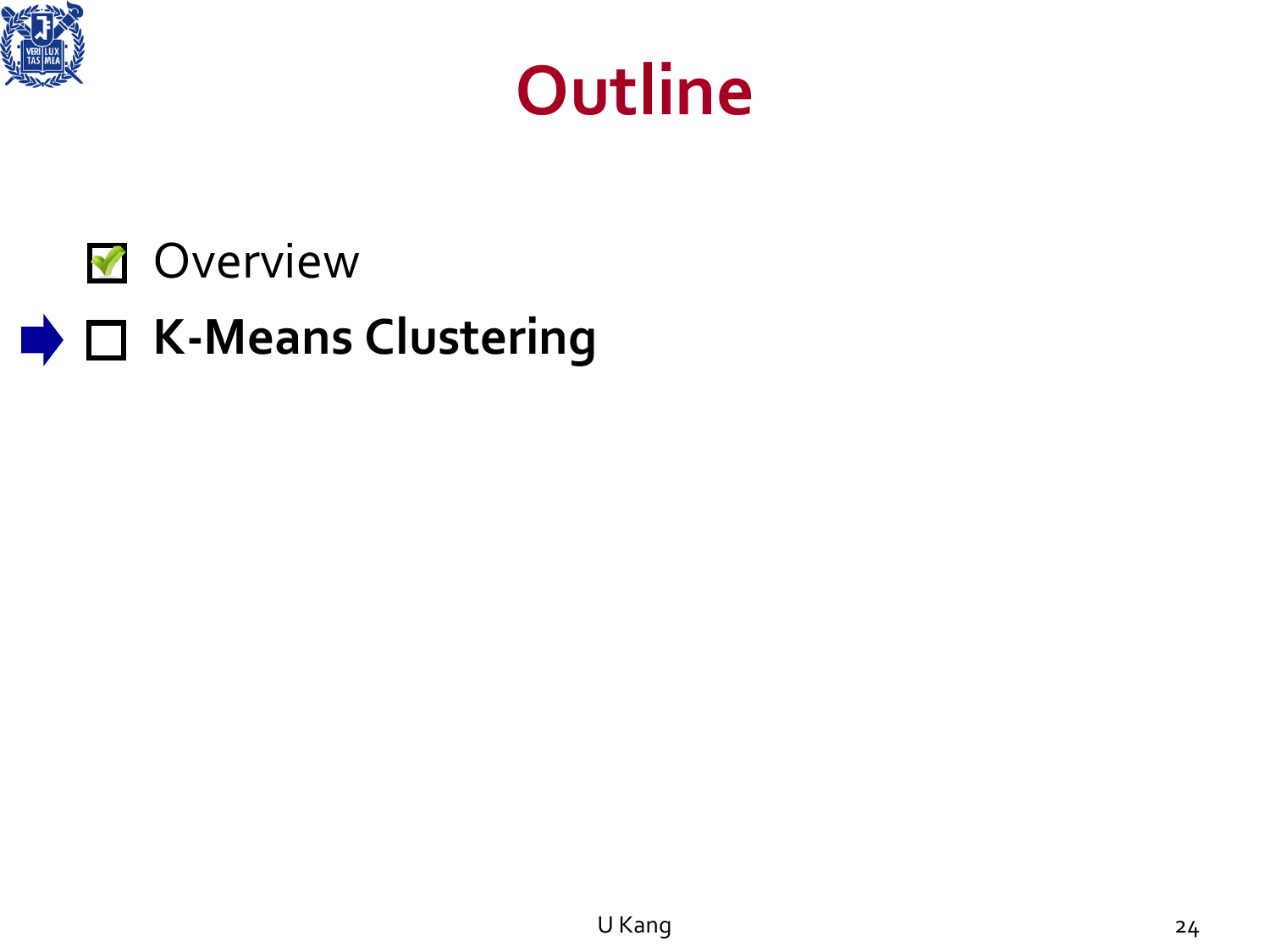

# *k***–means Algorithm(s)**

- Assumes Euclidean space/distance
- Start by picking *k*, the number of clusters ■ We will see how to select the "right" k later
- **Initialize clusters by picking one point per cluster** 
	- **Example:** Pick one point at random, then *k***-1** other points, each as far away as possible from the previous points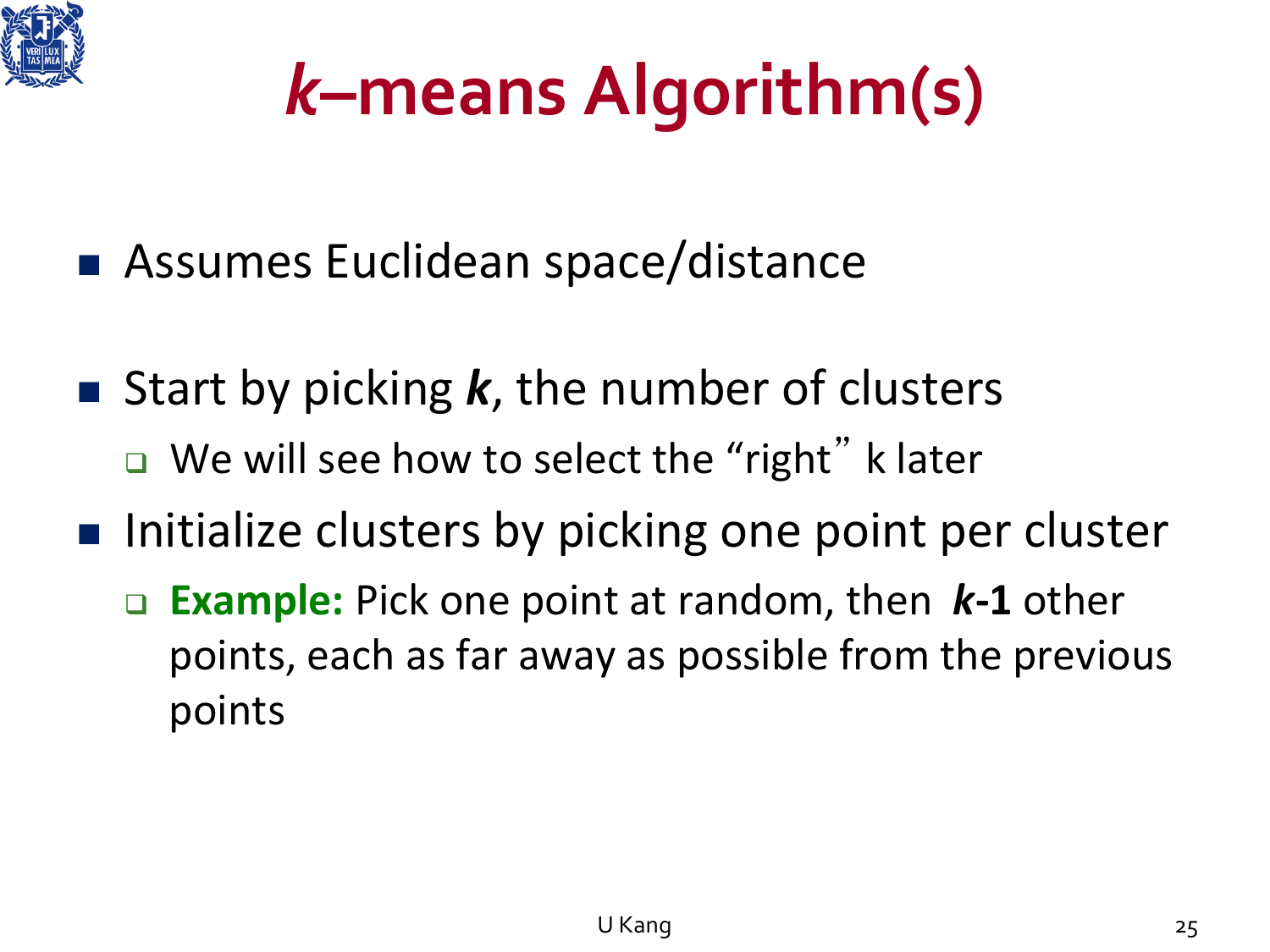

# **Populating Clusters**

- **Step 1)** For each point, place it in the cluster whose current centroid is nearest
- **Step 2)** After all points are assigned, update the locations of centroids of the *k* clusters
- **Step 3)** Reassign all points to their closest centroid □ Sometimes moves points between clusters
- Repeat steps 2 and 3 until convergence
	- **Convergence:** Points don't move between clusters and centroids stabilize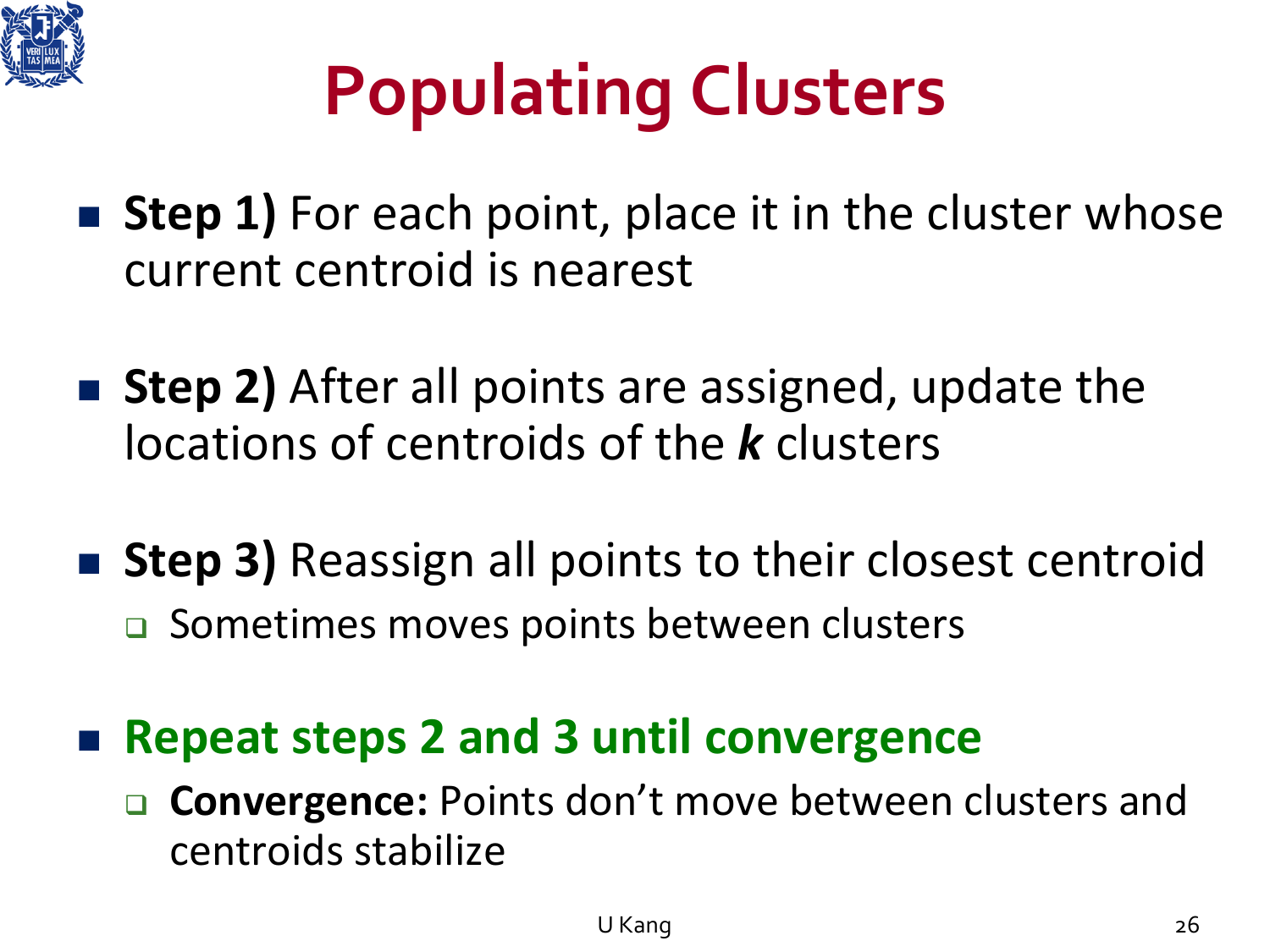

# **Example: Assigning Clusters**





#### **Clusters after round 1**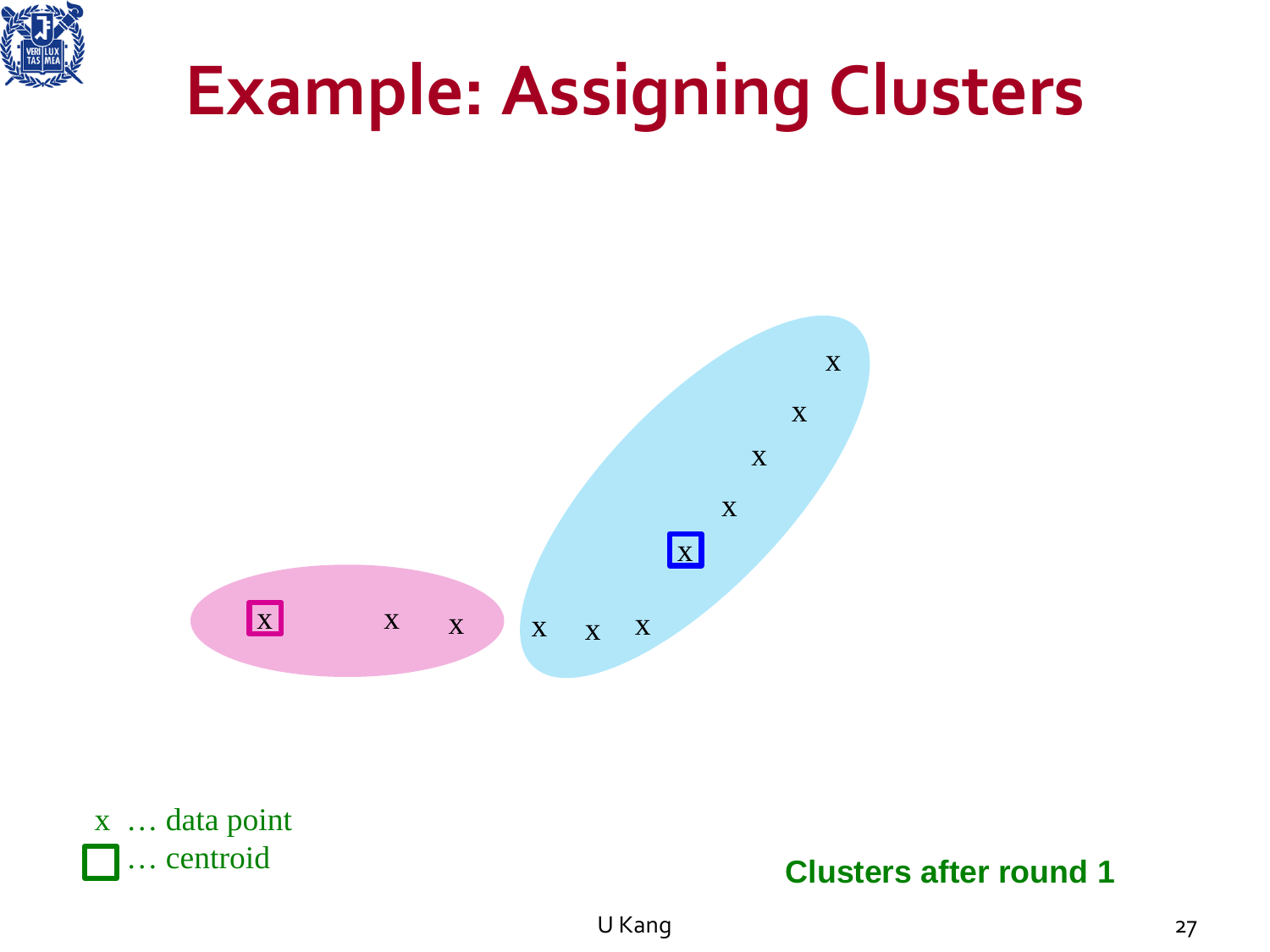

# **Example: Assigning Clusters**



x … data point … centroid

#### **Clusters after round 2**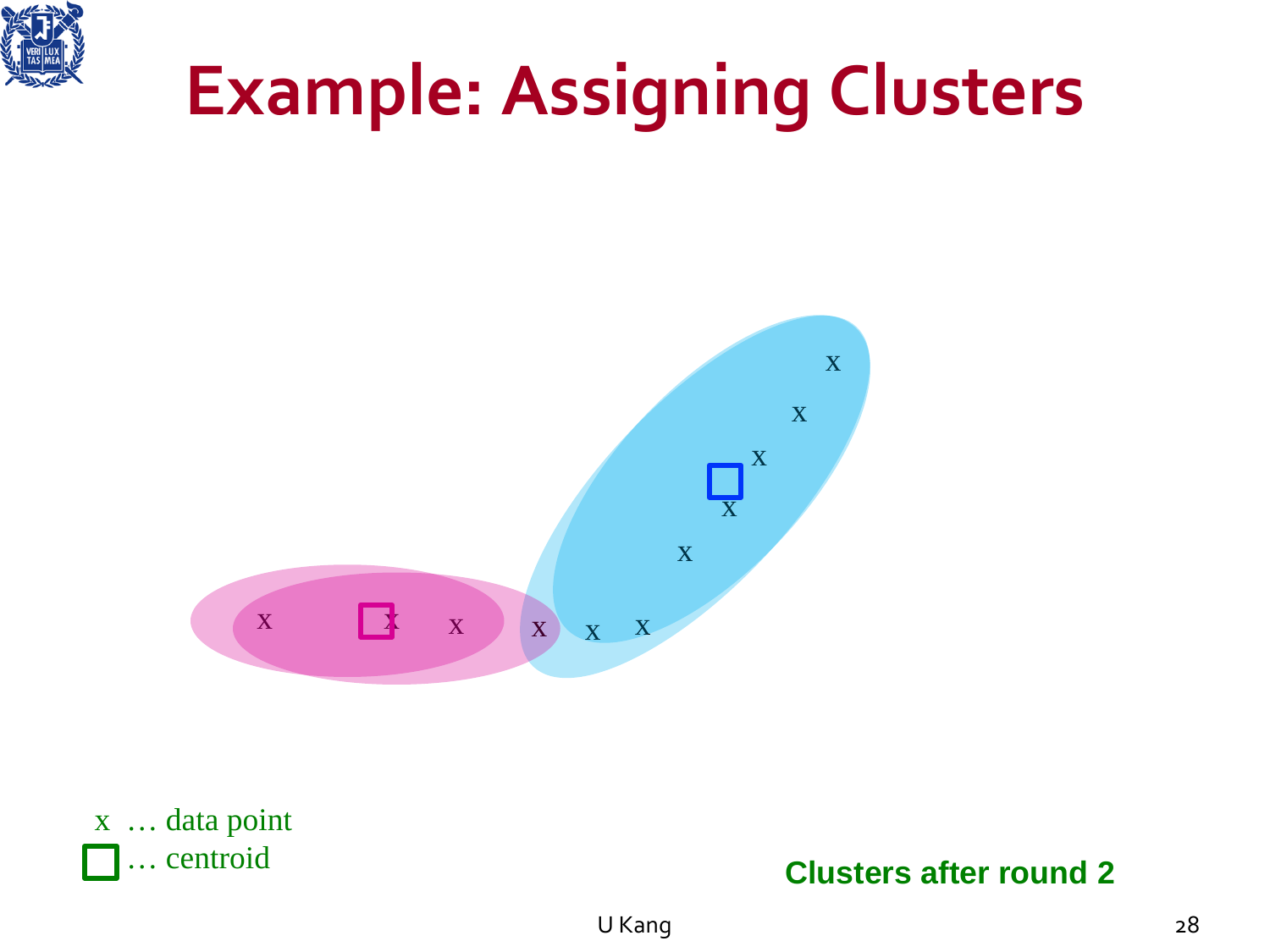

# **Example: Assigning Clusters**



x … data point … centroid

#### **Clusters at the end**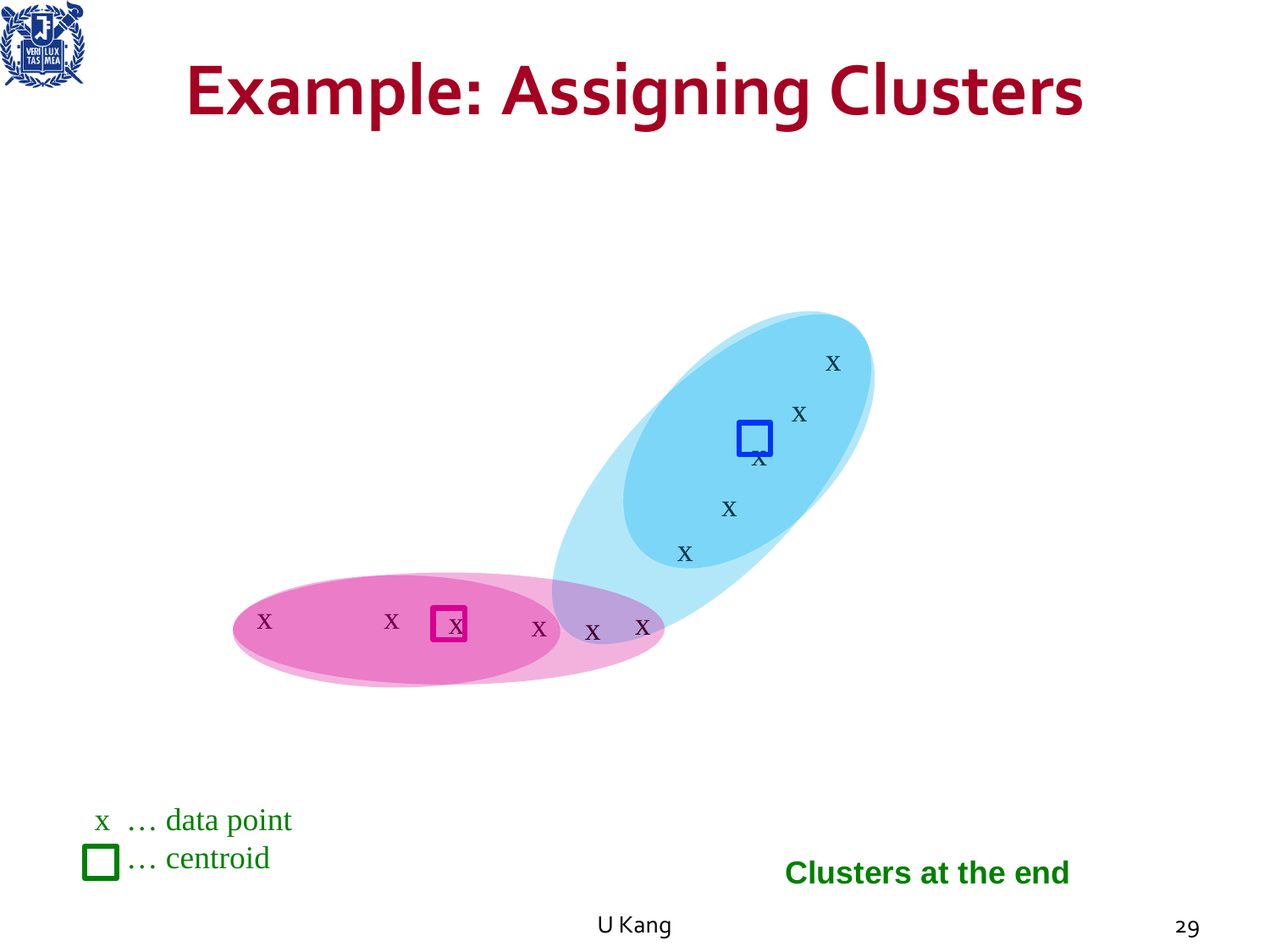

# **Getting the** *k* **right**

### **How to select** *k***?** "**Finding the Knee" Method**

- Try different **k**, looking at the change in the average distance to centroid as **k** increases
- Average falls rapidly until right **k**, then changes little

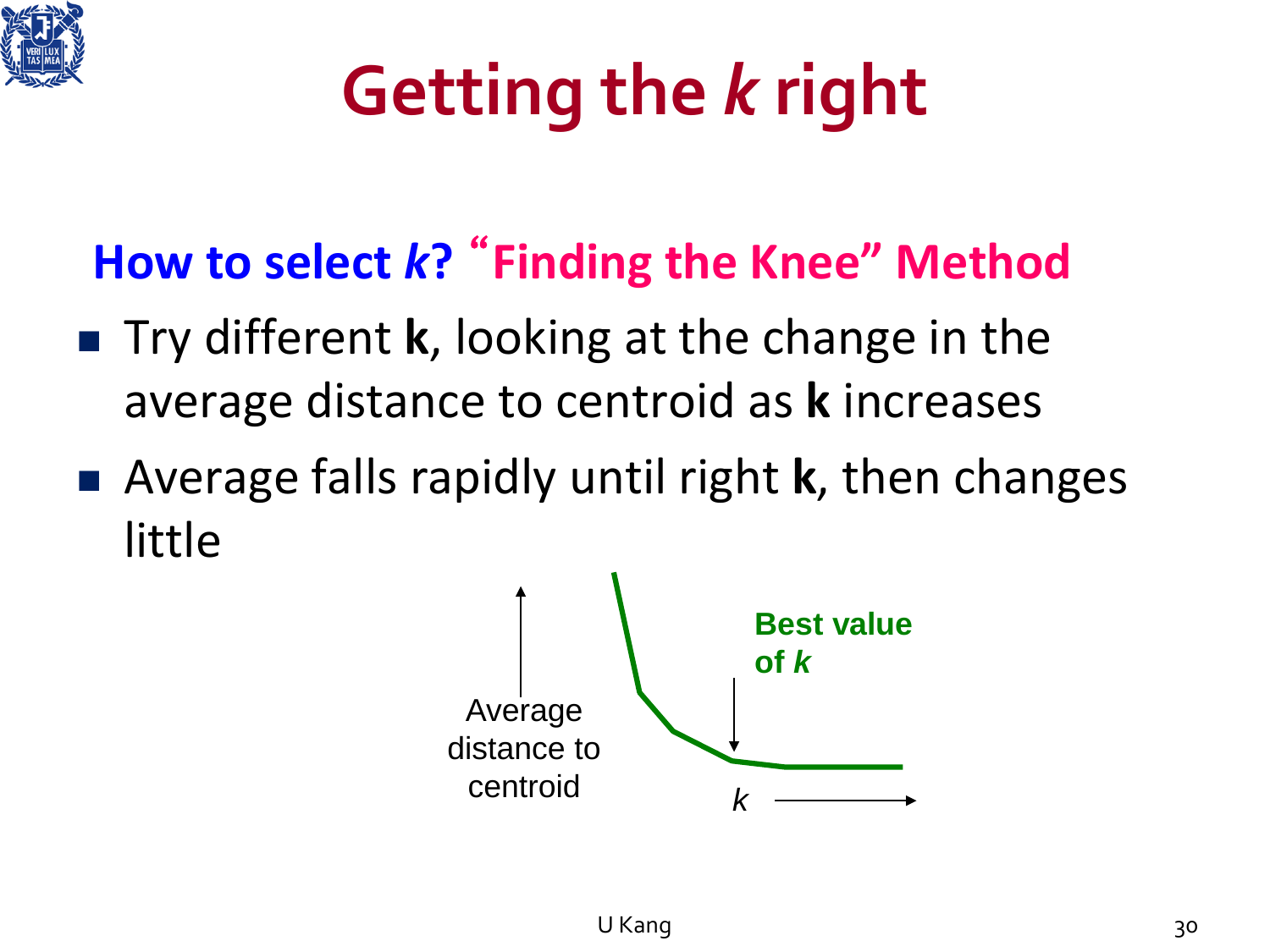# **Example: Picking** *k*

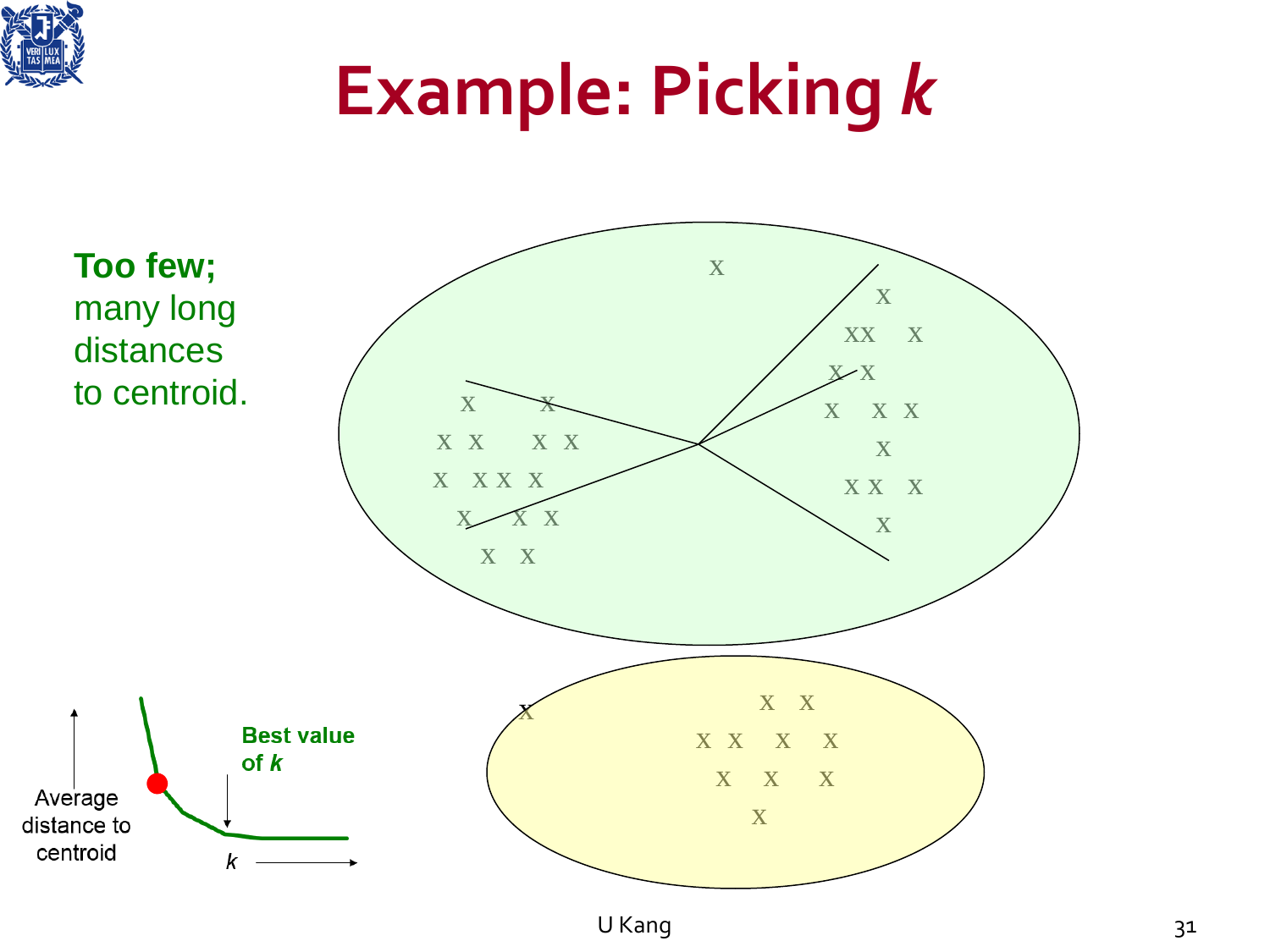# **Example: Picking** *k*

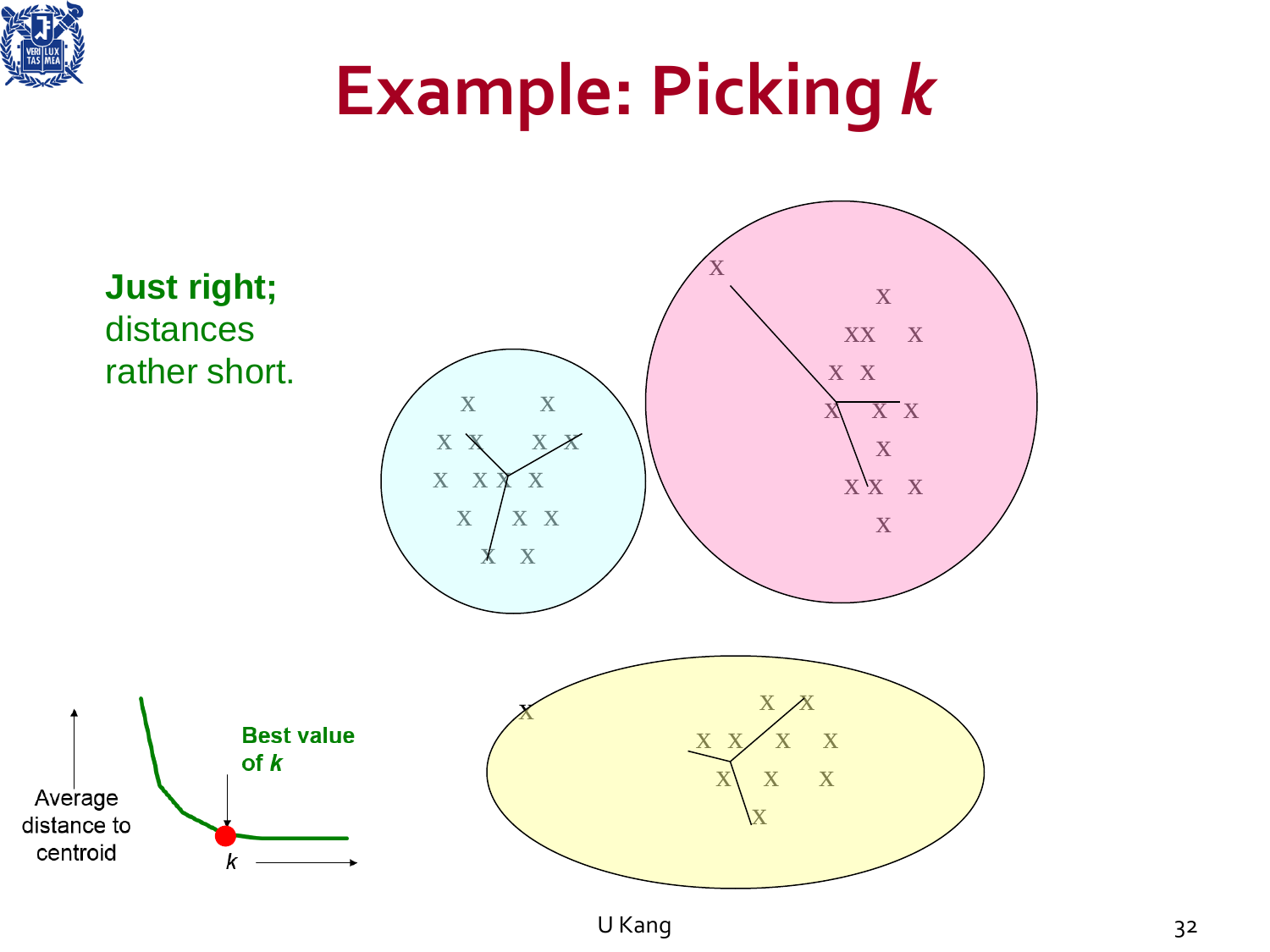# **Example: Picking** *k*

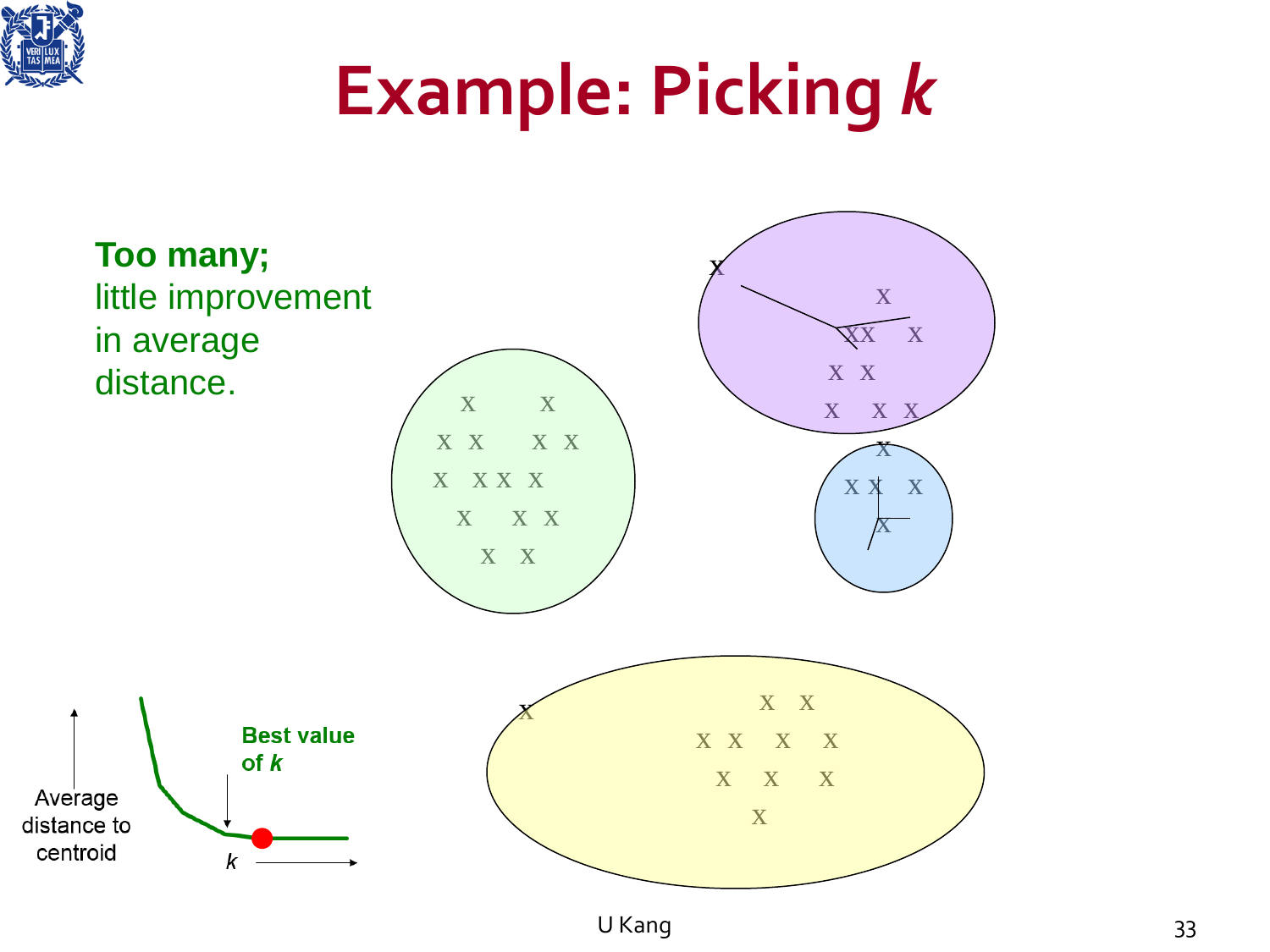

## **Checklist**

- Learn the motivation, applications, and goal of clustering
- Understand the basic methods of clustering (bottom-up and top-down): representing clusters, nearness of clusters, etc.
- Learn the k-means algorithm, and how to set the parameter k